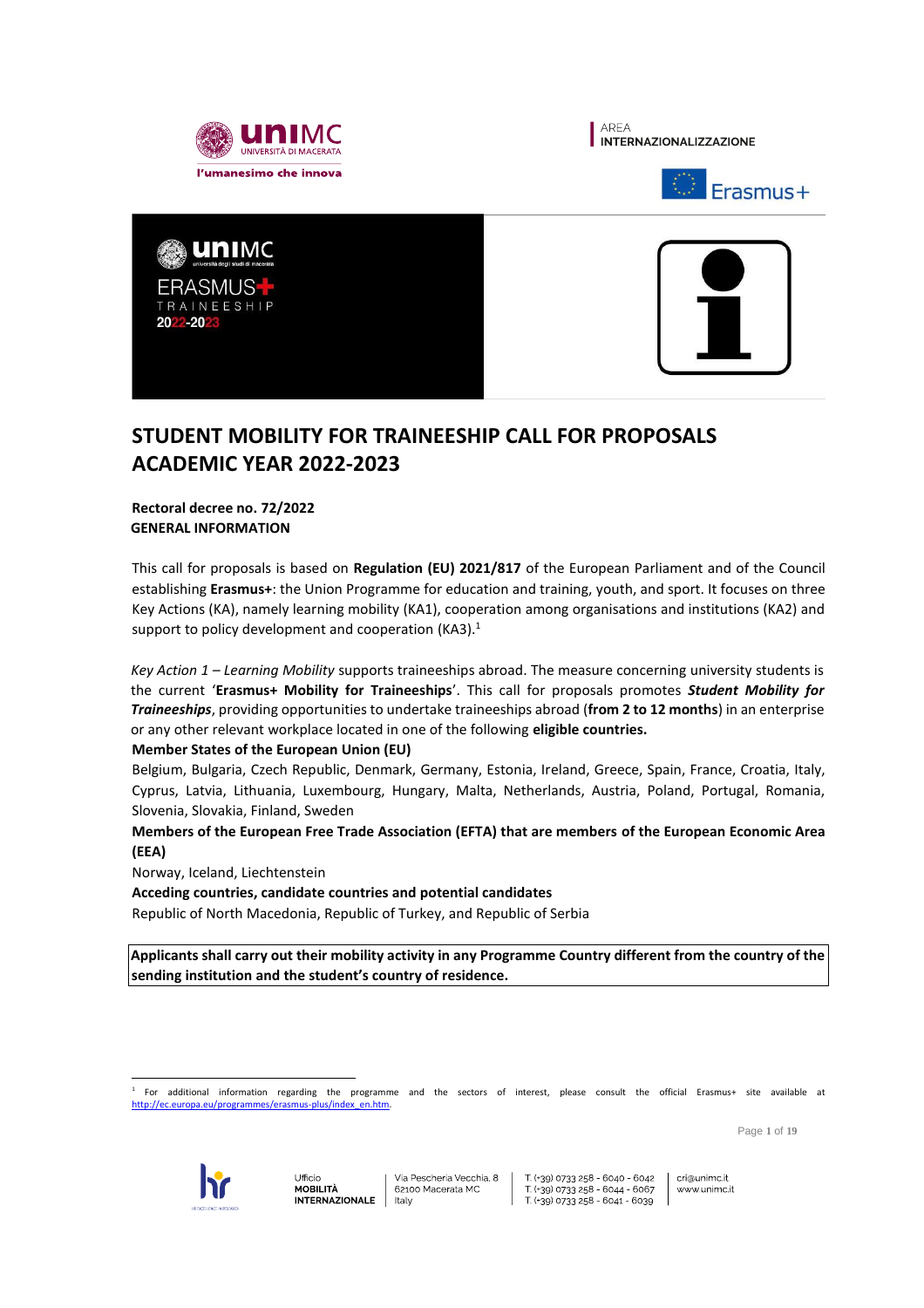





All grant beneficiaries have the *status* of Erasmus+ Student, which implies that traineeships shall be **relevant** for the students' degree-related learning and personal development needs and, wherever possible, be integrated in their study programme.

The traineeship, especially if carried out abroad, is a moment of academic training to which Europe has given increasing importance over time, since it represents a useful tool to bridge the **gap between university and the world of work**. Students and recent graduates on Erasmus+ Traineeship mobility receive an ad hoc EU contribution and have the opportunity to acquire a series of specific and transversal skills with the ultimate aim of **encouraging the international mobility of young workers**.

The experience is aimed at providing students with a **first insight into the world of work in a diverse socio-cultural context**, supporting the development of **transversal skills**, and **integrating the academic knowledge** with pre-set periods of work experience or internships, as foreseen in the University of Macerata's curricula.

The present call encourages the *free proposal* formula: students or graduands independently find a relevant workplace and put it forward to the University for evaluation. The International Mobility Office provides candidates with assistance, personalized advice, web information on how to find a relevant workplace, and a communication of potential host organisations across Europe through the International Mobility Office mailing list.

The *free proposal* formula is highly educational as it prompts applicants to hone their skills, equip themselves with the appropriate tools to actively search for a foreign company and to better position themselves in the labour market. These tools shall be useful to candidates even after graduation.

The preparatory actions to the application constitute a real 'training within training' project: in preparing the application, students and graduands shall analyse their expectations in a mature and independent way, clarify their professional goals, identify their own limits (linguistic and otherwise), and draw up a proposal in which to plan their activities in the medium term by setting themselves concrete goals. Sometimes this process takes place prior to graduation and thus facilitates bridging the gap between the University and the world of work.

In the implementation of the Traineeship, students - and even more so graduates - may enhance **soft skills** that relate not only to the professional and linguistic sphere but also to the training of the adult worker. Such skills are highly valued by employers and include autonomy, creativity, adaptability, foresight and risk initiative, practical and psychological self-management, ability to interact in a multilingual and multicultural team and to live in a foreign country. Students can build on and transfer these skills from one context to another in a complex and ever-changing reality in which the degree is the starting point of their career path.

The present call for proposals is published despite the ongoing health emergency to allow students to optimistically look ahead and plan their educational activities for the next academic year.

Before departure, students are advised to check the provisions in force in the destination countries regarding any restrictions or specific government regulations. Students embarking on their mobility abroad shall submit a waiver confirming they have assessed all the conditions in the destination country.

The present call for proposals has been translated into English only for the purpose of dissemination. The Italian original is the only valid version of the document as far as implementation, the resolution of disputes and legal interpretation are concerned.

Page **2** of **19**



Via Pescheria Vecchia, 8 62100 Macerata MC taly

T (+39) 0733 258 - 6040 - 6042  $\frac{1}{29}$  (+39) 0733 258 - 6044 - 6067 T (+39) 0733 258 - 6041 - 6039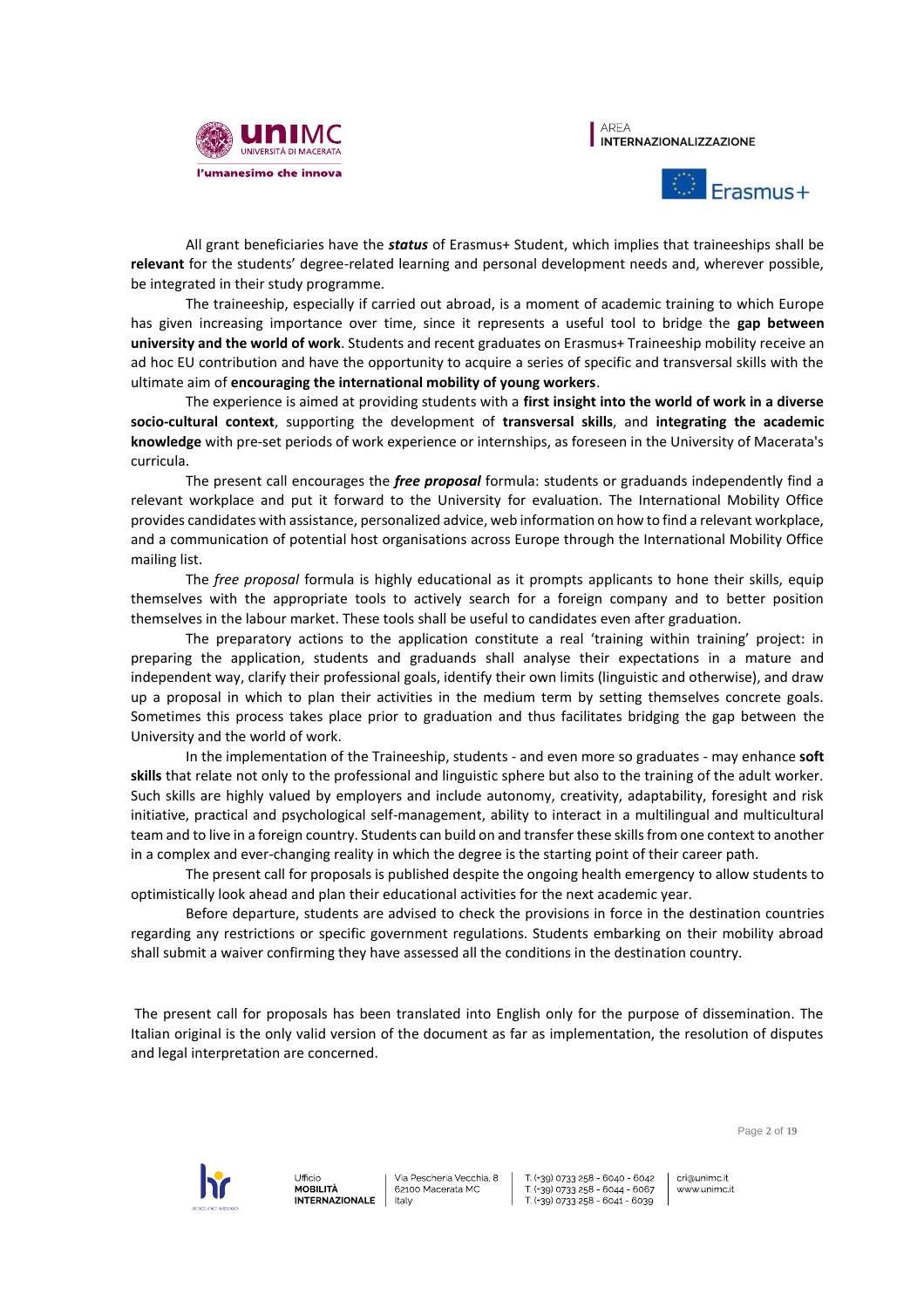





## **Art. 1 – Mobility details, Award Criteria and Number of Grants**

### **Multiple Mobilities**

For Erasmus+ Programme, **students may carry out either one or a combination of study period and traineeship** activities. The same student can spend up to 12 months maximum per each cycle of study, independently of the number and type of mobility activities. In one-cycle study programmes, students can be mobile for up to 24 months.

It is therefore possible to carry out one or more Erasmus+ mobility activities (study period and/or Traineeship) up to a maximum of

- **- 12 months in the first cycle** (Bachelor or equivalent)
- **- 12 months in the second cycle** (Master or equivalent)
- **- 24 months in one-cycle degrees**
- **- 12 months in the third or doctoral cycle**

**NOTA BENE: The maximum months criteria for mobility activities pertains to the** *status* **of Erasmus student and not the months covered through the grant. Therefore, the maximum months of Mobility for Traineeships also includes those without grant.** 

Any periods of Erasmus+ mobility carried out in virtual mode from the country of habitual residence **will not be considered in determining the maximum number of months** of Erasmus mobility per study cycle.

By applying to the Erasmus+ for Traineeship call a.y. 2022-2023, students declare to have many available months congruent with the rule mentioned above.

It is the responsibility of each student to verify the number of Erasmus months still available for the relevant cycle of studies when applying for this call. In case of false declaration, the mobility may be cancelled with the return of the financial contribution provided. In this regard, it is recalled the criminal liability for false statements under the Penal Code and special laws on the subject in Italy (art. 76 of Presidential Decree no. 445/2000).

**This criterion allows students participating in the Erasmus+ Programme to receive a number of mobility grants for Studies or Traineeships in various European countries as they progress through degree cycles.** 

**Students shall decide whether to carry out a** *physical* **mobility if conditions permit, or a** *blended* **mobility only if combined with a physical mobility of at least 2 months.** 

# *Traineeships for Enrolled Students*

This call for proposals is open to students who are enrolled (in course or out of course, full-time or part-time) in a regular course of study at the University of Macerata leading to exams registration and a recognised degree, **including first-year students**. Before departure, students shall sign the Learning Agreement for Traineeships and enrol in the relevant academic year. They may **validate** up to a maximum of **12 CFU/ECTS** - even as extra credits - in their study programme. This call for proposals is also open to students who are **pre-enrolled** in a regular course of study at the University of Macerata for the 2022-2023 academic year. Pre-enrolled students

Page **3** of **19**



Ufficio **MOBILITÀ INTERNAZIONALE** 

Via Pescheria Vecchia, 8 62100 Macerata MC taly

T (+39) 0733 258 - 6040 - 6042 T (+39) 0733 258 - 6044 - 6067 T (+39) 0733 258 - 6041 - 6039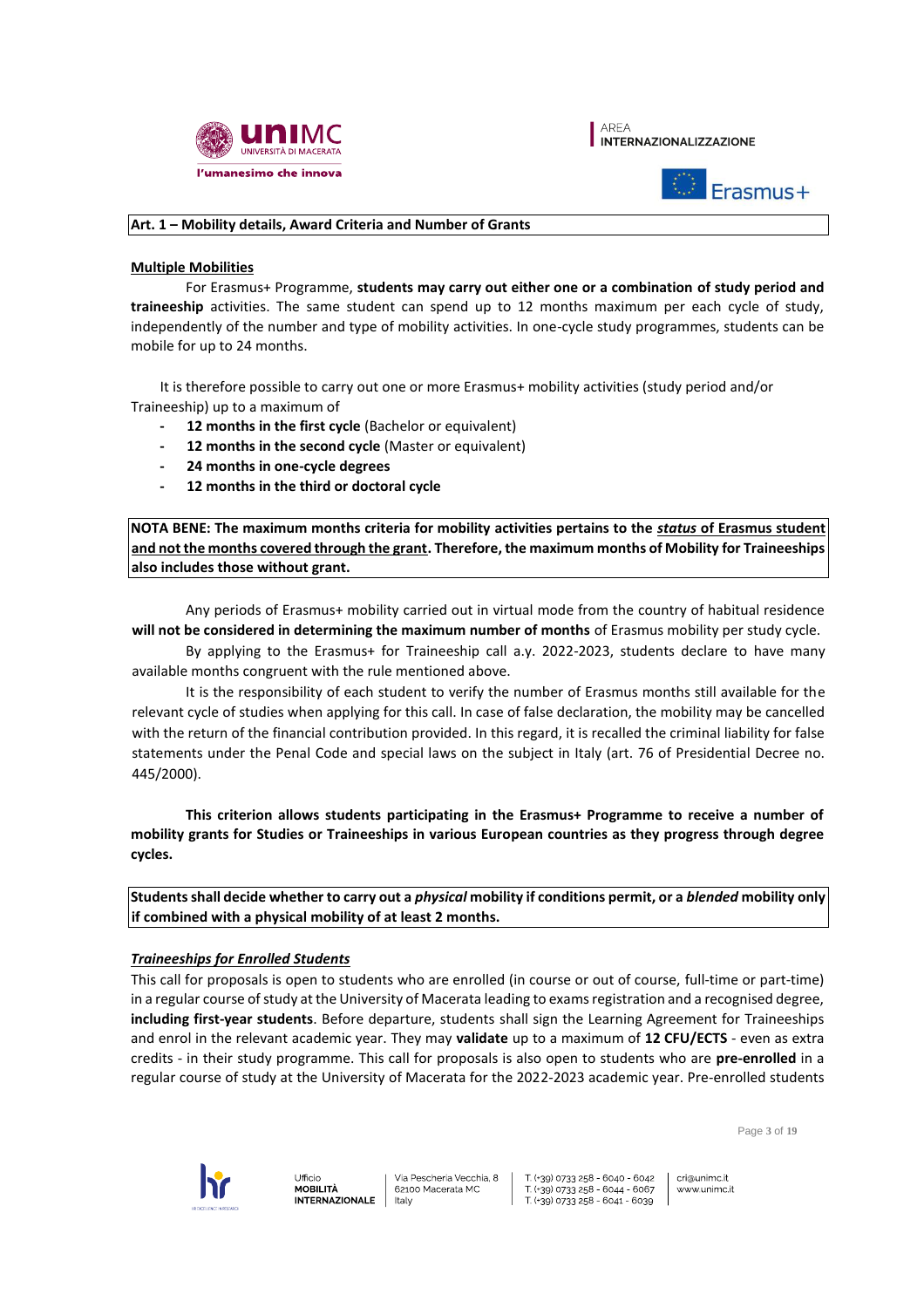





are admitted conditionally: they shall finalise their enrolment before the publication of the ranking list (26 April 2022), on pain of exclusion from the present call for proposals.

# *Traineeships for Graduands*

► **NOTA BENE: The recognition of up to 12 credits can only take place if graduands have paid the enrolment fee for the academic year covered by the call**. Otherwise, CFUs cannot be validated as extra credits. If graduands do not pay the enrolment fee (NOT the graduation fee) for the academic year in which they participate in the Traineeship call, they cannot validate the CFUs in their booklet.

► **Practical example**: If graduands do not pay the enrolment fee for the 2022-2023 academic year because they graduate, they **may apply for the Traineeship 2022-2023 call for proposals without validating credits.** Graduands may only validate activities, traineeships and exams relating to the 2021-2022 academic year in which they are still enrolled. Therefore, they **may NOT validate the CFUs of the Traineeship 2022-2023 call since it relates to the 2022-2023 academic year, and they are enrolled for the 2021-2022 academic year.**  Consequently, graduands may enrol even part-time for the 2022-2023 academic year to benefit from the Erasmus+ Traineeship grant, validate the CFUs but miss the chance to graduate in April. Or they may not enrol for the 2022-2023 academic year and therefore benefit from the Erasmus+ Traineeship grant without validating the credits. The Traineeship is then considered as a *Voluntary Traineeship* leading to a first entry into the labour market.

# **NOTA BENE: AT THE TIME OF APPLYING, GRADUANDS SHOULD BE PROPERLY ENROLLED IN THE 2021-2022 ACADEMIC YEAR AND NOT IN PREVIOUS ACADEMIC YEARS.**

Students graduating in the extraordinary Spring Roll Call and thus have not paid the enrolment fee for the 2022- 2023 academic year **ARE NOT ENROLLED FOR THAT YEAR**.

# *Traineeships for Graduates*

**Graduates** can participate in the Programme, but they **shall be selected before they graduate**. In other words, students who have already graduated as of the date of publication of the ranking list (April 26, 2022) are not eligible to participate in this call. **The traineeship shall be conducted within a year from the granting of the degree** and the duration of the traineeship will follow the rule of the maximum amount of 12 or 24 months for the study cycle in which the application is submitted.

There are approximately **70 Erasmus+ Mobility for Traineeship grants** for **2022-2023 for a period of 2 to**  a maximum of 3 months<sup>2</sup>. The duration of the traineeship shall be specified by the candidate upon **submission of the application**. Further disbursement of Erasmus+ grant beyond the months the candidate specified in the application is not expected, unless specific circumstances occur during the academic year. Any

Page **4** of **19**



T (+39) 0733 258 - 6040 - 6042 T (+39) 0733 258 - 6044 - 6067 T (+39) 0733 258 - 6041 - 6039

 $\overline{a}$ <sup>2</sup> With the Erasmus+ Programme, the mobility for Traineeship can go from 2 to 12 months. However, considering the entity of the activities that are present in the various study plans at the University of Macerata and that are capable of validation thanks to Erasmus+ Traineeship (that is to say all the activities that cannot be assimilable to exams: internships, *stages*, further language knowledge, CFU chosen by the student etc.), **the minimum length of 2 months and the maximum of 3, are considered to be adequate** both as regards the educational impact and in terms of CFU. Students enrolled in the academic year covered by the Mobility Programme call for proposals may benefit from the validation, even in excess, of a number of CFUs based on the number of hours of activities regularly certified by the host institution. So, in order to validate the CFU in the study plans, in general the **University advise to conduct 3 months Traineeships, even if 2 months grant will however be considered acceptable**. The length of the Traineeship will have to be arranged between the candidate and the host organisation, being aware that the months that exceed 3 months will not be funded: in this case the beneficiary will be able to carry on with his/her Traineeship from the fourth month on, up to 12 months in the modality so called "zero grant", maintaining all the prerogatives reserved to the beneficiaries in Erasmus+ mobility.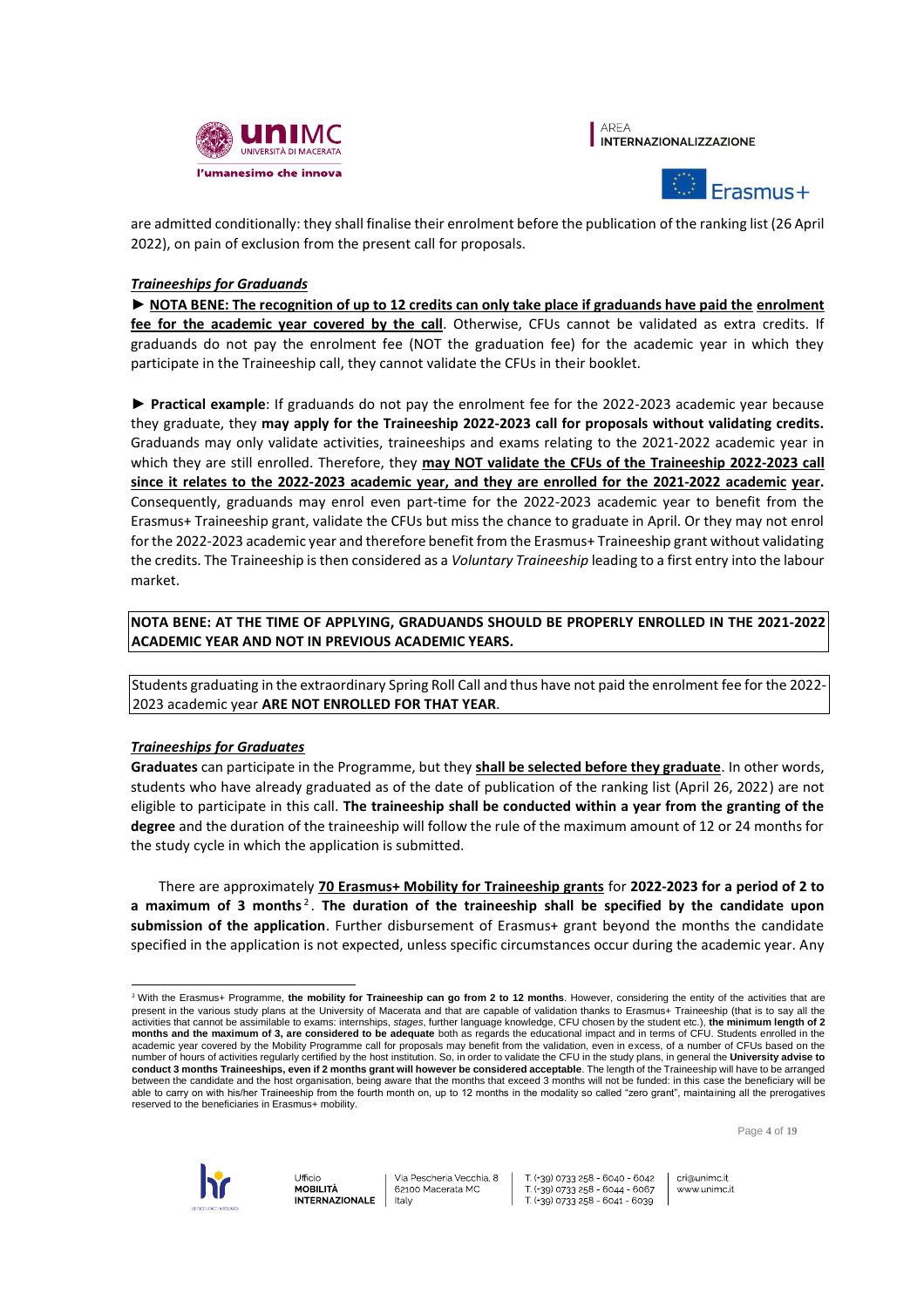





additional months the students/graduands undertake beyond 3 months shall be self-financed. In this case, the students/graduands are aware that the months of traineeship without grant will also contribute to the total amount of months of mobility for their current study cycle (e.g., a student who has never gone on Erasmus mobility and chooses a 6-month Erasmus traineeship of which 3 months with a grant and 3 without a grant, will be eligible for another 6 months in the given study cycle, and not 9). In this regard, please note that candidates that apply for a traineeship grant for two months will be funded only for two months. If these awardees decide to extend their stay to 3 months, **the additional month may not be funded and will be treated as an extension of the stay**. In this case, the student is aware that the month of traineeship without a grant will contribute to the total number of months still available for Erasmus mobility in the current study cycle (e.g., a student who has never been on Erasmus mobility and does a 3-month Erasmus traineeship although only 2 months have been funded will be eligible for an additional 9 months of Erasmus mobility for the current study cycle, not 10).

# **The grants can be assigned to:**

**1. Students**<sup>3</sup> who enrol (in course or out of course, either full or part-time) **for the 2022-2023 academic year** in a regular course of study at the University of Macerata which foresees exam registration and course work leading to an academic degree, including students enrolled in the first year. It is a responsibility of all the students to enrol in 2022-2023 academic year before departure and to inform the International Mobility Office thereof. Students enrolled in the academic year covered by this call for proposals may benefit from the validation, even in excess, of a number of CFUs based on the number of hours of activities regularly certified by the host institution.

**2. Students** who are **yet to graduate**<sup>4</sup> i.e., **those who have not earned their degree by the date of the publication of the ranking list for this call (26 April 2022)**. These candidates can participate in the mobility for traineeships if they graduate on a date subsequent to the date of the publication of the ranking list of this call and, in any case, **no later than 30 September 2023** – end date for 2022-2023 mobilities. This end date is established by the Programme and there are no exemptions. Applicants participating in the call as undergraduate students who do not graduate by 30 September 2023 will be required to reimburse the entire grant amount.

**3. PhD graduands**, namely those who are **regularly enrolled in a PhD programme for the 2021- 2022 academic year and who have not yet obtained the PhD qualification on the date of publication of the ranking list for this call for proposals (26 April 2022)**.

**NOTA BENE: AT THE TIME OF APPLYING, GRADUANDS SHOULD BE PROPERLY ENROLLED IN THE 2021-2022 ACADEMIC YEAR AND NOT IN PREVIOUS ACADEMIC YEARS.** 

Page **5** of **19**



 $\overline{a}$ 

Via Pescheria Vecchia, 8 62100 Macerata MC taly

T (+39) 0733 258 - 6040 - 6042 T (+39) 0733 258 - 6044 - 6067 T (+39) 0733 258 - 6041 - 6039

<sup>&</sup>lt;sup>3</sup> Students enrolled in the academic year 2021-2022 are those who will enrol in the academic year 2022-2023. Those students that will pay the tuition fees for the academic year 2022-2023 within the terms established by Student Administration Office (usually from 1 August of every year) and however before the beginning of the mobility abroad. The enrolment can be for student in course, "out of course" - meaning that the expected completion time for the degree program has already passed, - full time or part-time for Bachelor's degree, Master's degree or One-cycle degree programs, degree of the previous university system, third cycle, PhDs, Graduate Schools.

<sup>4</sup> **Non graduated students** are those students who have not attained a degree. These students can sustain the final exam in a round of the same academic year, but always after the publication of the ranking list relative to the current call (and in this case DO NOT HAVE TO renew the enrolment for the next year nor to pay the relative tuition fees or attend the final exam in a following round belonging to the new academic year (and in this case they **have to** renew the enrolment to undergo the only final examination). In both cases they are eligible for the Traineeship mobility. However, the Traineeship abroad will not be validated as a teaching activity, having the student already completed his/her study cycle.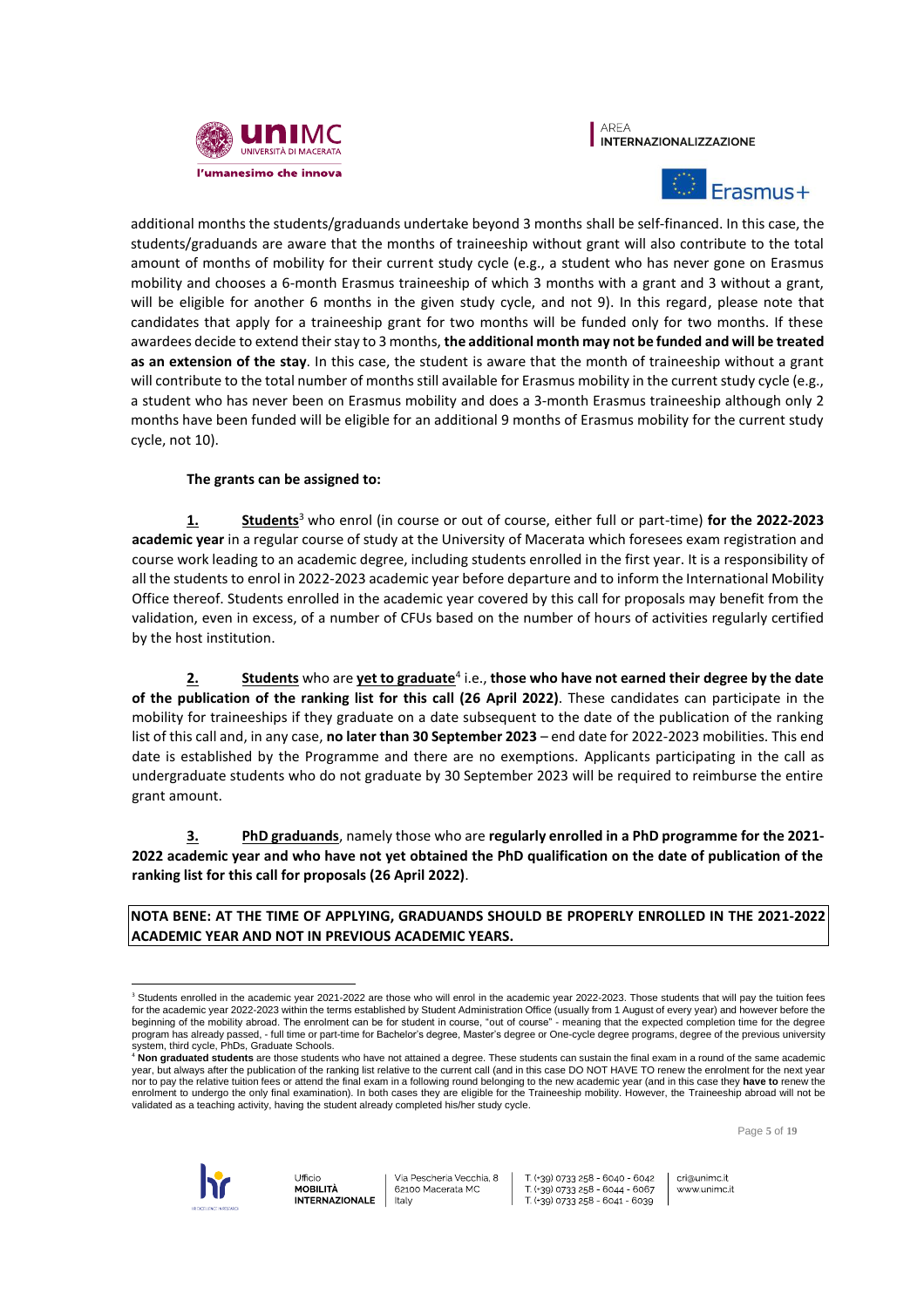





Graduands will have to do their **traineeship within a year from their graduation** and, in any case, **no later than 30 September 2023**. These students cannot validate CFUs for any activity within their curriculum because they have already concluded all their academic activities. Within the logic of the various mobilities for the study cycles described above, the period of the traineeship will follow the rule of the maximum amount of 12 or 24 months for the cycle in which the application is submitted. **CFUs cannot be validated for future courses of study.** If graduates enrol in subsequent study cycles, they can participate in new calls for proposals for the following academic years.

Before signing the mobility contract, the International Mobility Office will verify if the candidate's administrative position is regular for the relevant academic year.

# **Art. 2 – Digital Opportunity Traineeship**

The European Commission intends to promote internship opportunities for the acquisition of e-skills in all disciplines. Digital skills aim to develop high technological skills (IT security, big data analysis, Quantum and/or Artificial Intelligence, Programming Languages; Search Engine Optimisation -SEO) and horizontal skills (web design, digital marketing, software development, graphic design).

In this regard, it should be noted that traineeship in digital skills is considered to include the following activities.

- **- Digital marketing (e.g., social media management, web analysis).**
- **- Graphic, mechanical, or architectural digital design.**
- **- Development of applications, software, scripts, or websites.**
- **- Installation, maintenance and management of IT systems and networks.**
- **- IT security.**
- **- Data analytics, mining, visualisation.**
- **- Programming and training of robots and artificial intelligence application.**

From the category of digital skills are excluded the activities such as general customer support for the host company and administrative activities such as, for example, the entry of data in the company databases and general office activities.

In accordance with the European Commission's guidelines, the fact that the traineeship envisages the acquisition of the digital skills described above will be one of the priority criteria for the allocation of grants.

To facilitate the search for suitable venues for internships aimed at the development of Digital Skills, the European Commission has invited all interested European companies to publish their offers on the platforms Drop'pin@EURES or ErasmusIntern. It is however possible for students to independently consult other sites, provided that the activities planned in the traineeships coincide with those indicated above.

#### **Art. 3 – Eligibility Criteria**

This call for proposals is open to

1) Students or doctoral students enrolled<sup>5</sup> for the 2022-2023 academic year at the University of Macerata, or graduands $6$  who meet the eligibility criteria indicated below.

 $6$  See art. 1, point 2 for the meaning of 'graduands.



Ufficio

cri@unimc.it www.unimc.it

Page **6** of **19**

 $\overline{a}$ <sup>5</sup> See art. 1, point 1 for the meaning of 'enrolled students.'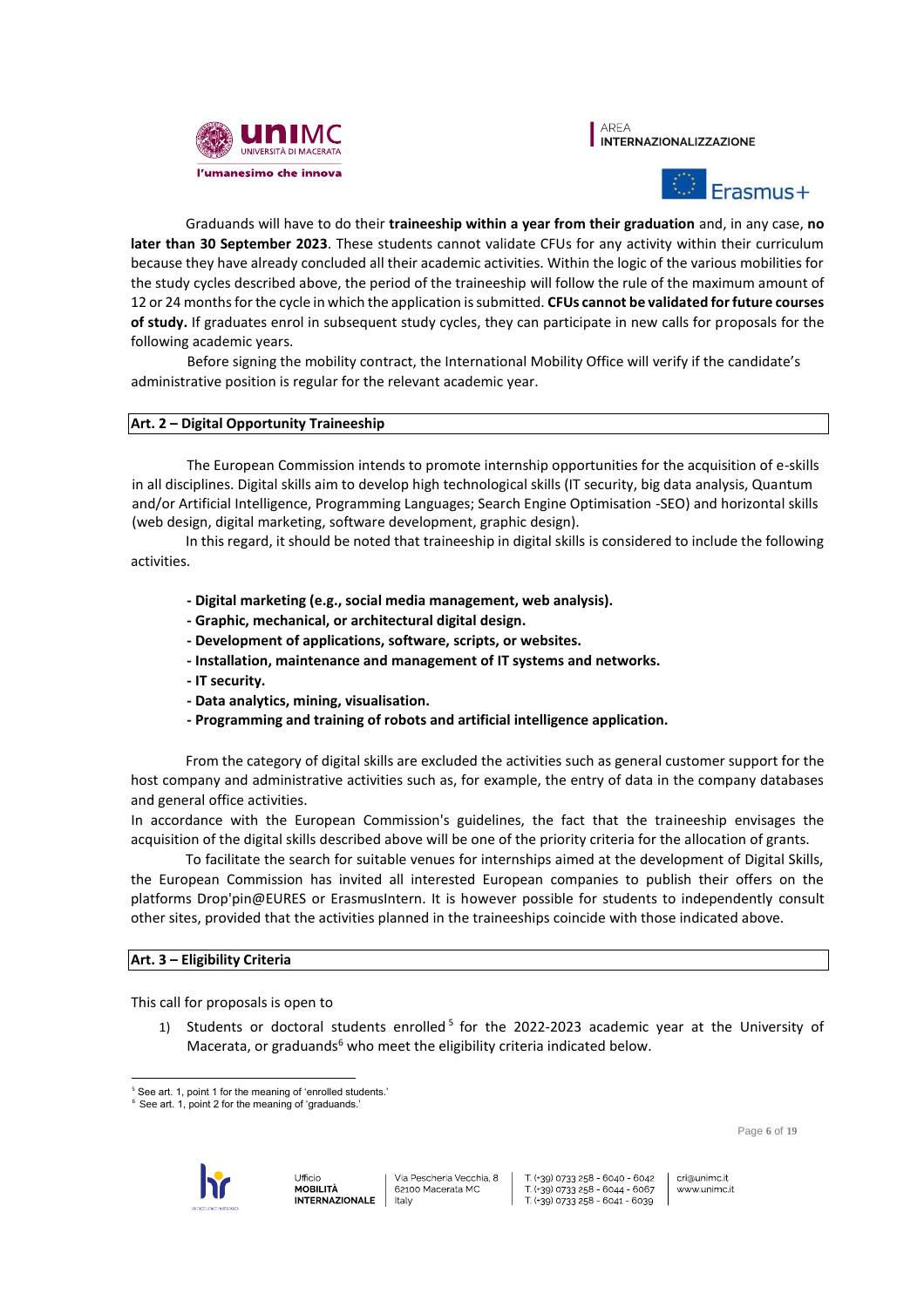





- a. **If enrolled in the first, second or third study cycle, they shall have never been on Erasmus mobility or for no more than 10 months in total** for study or traineeships, so that they are eligible for at least 2 more months of international mobility during their study cycle.
- b. **If enrolled in one-cycle degrees** (Law and Primary Teacher Training), they have never carried out **Erasmus mobilities or have mobilised for no more than 22 months in total** for study or traineeship programmes, so that they are eligible for at least 2 more months for international mobility during their study cycle<sup>7</sup>.
- 2) Students who do benefit in the same period from any other EU funding received for any other project. It is a responsibility of the Erasmus grant beneficiary to ensure that identical items of expenditure are funded by a single source to avoid the risk of double funding related to other EU projects, such as Horizon Europe or other Erasmus+ projects.
- 3) Students who propose a workplace where to carry out their traineeship.

Applicants shall show proof of acceptance by the host organization by submitting a letter of acceptance (Annex 1). Alternatively, students with documented ongoing contacts (e.g., printouts of e-mails or similar) may also be admitted "conditionally". Such applicants shall complete their application by providing the acceptance letter no later than **11 April 2022**, at least one week before the date of publication of the ranking list.

# **NOTA BENE: Candidates shall submit only one application.**

# **Art. 4 – Potential Host Organisations**

# The host organisation can be **any public or private organisation active in the job market or in sectors such as education, training, and youth.**

The traineeship can take place at: private or public companies or enterprises of small, medium or large size (including social enterprises); governmental offices at the local, regional or national level (municipal, provincial, regional and national administrations); chambers of commerce, associations representing craftsmen and professionals, and trade unions; research institutes; foundations; schools or educational institutes or centres at any level from pre-school to secondary education, including vocational and adult education; nonprofit organisations, associations or NGOs; bodies providing vocational guidance, vocational counselling and highly qualified information services; Institutions of higher education or universities of a country participating in the Programme and owner of an Erasmus Card for higher education (in this case it is not necessary that the foreign university has an Erasmus+ inter-institutional agreement with the University of Macerata; If the traineeship is carried out at an institute of higher education (e.g., a university laboratory, university library, etc.), the activity shall consist of vocational training and not study because attending courses at an institute of higher education cannot be considered a traineeship. It is an activity already funded through Erasmus+ for Studies).

Page **7** of **19**



 <sup>7</sup> For example, a student/graduand who already conducted an Erasmus Traineeship during the one cycle degree can apply for the current call, only in case in which did not conduct more than 22 months of mobility in total and so has at least 2 months of mobility to exploit.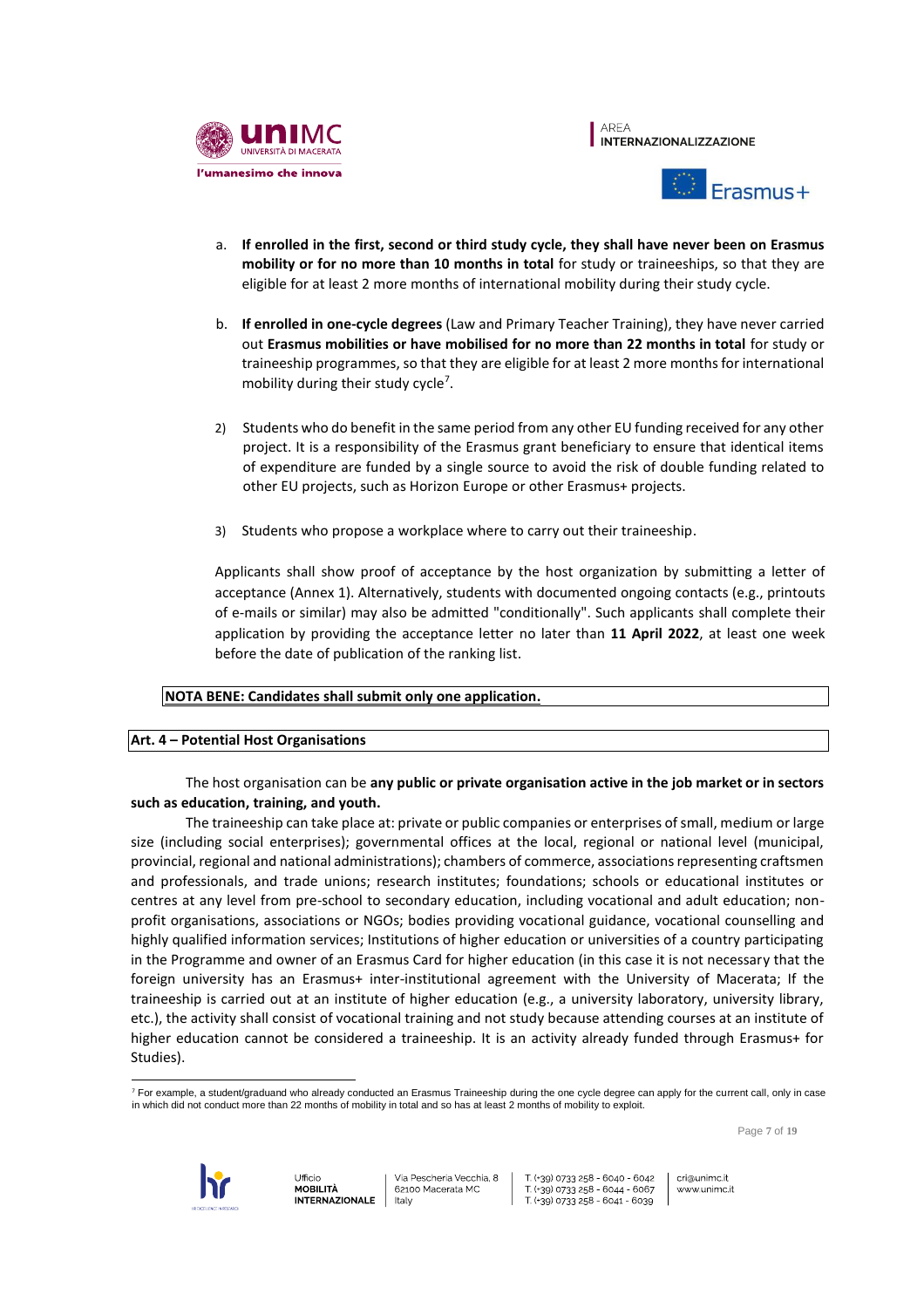





**Delegations or public institutions** such as cultural institutes, etc., **may be eligible organisations** for traineeships if the principle of **transnationality** is met (trainees acquire different skills from those they would acquire with an internship in their own country) together with the principle of **relevance to the students' future professional profile**. In addition, the **Diplomatic Missions of the student's country of origin** located in the host country (Embassies, Consulates, etc.) are also eligible for the Erasmus+ Traineeship.

## **PLEASE NOTE – NON-eligible receiving organisations**

- 1) **EU institutions and other EU bodies including specialist agencies** (including the executive agencies)<sup>8</sup>
- 2) **Organisations operating EU programmes including National Agencies (to avoid conflicts of interest and/or double funding)**

#### **Art. 5 – Terms of the Traineeship Experience**

Candidates shall contact the prospective host organisation well before the call deadline providing a CV in the receiving organisation's language and a cover letter. Candidates shall also clarify that **the traineeship does not imply any economic burden for the host organisation. The University of Macerata is responsible for insurance coverage against accidents in the workplace and civil liability (damage caused to third parties)**. The candidate shall ask the company to send an acceptance letter on letterhead as per the facsimile in Annex 1. It is possible to freely arrange the start date of the traineeship with the company, on condition that the traineeship takes place between 1 July 2022 and 30 September 2023. Please note that recent graduates shall carry out their traineeships within a year from the date of graduation.

In any case, it is a responsibility of all beneficiaries to autonomously manage their budgets, choosing the dates and travel arrangements for their stay in and return from the selected destination.

**Excluding traineeships for graduates (conducted within 12 months of graduation and, in any case, no later than 30 September 2023), the end of the traineeship shall not exceed 30 September 2023.**

The traineeship does not constitute an employment contract in any way, shape, or form, so it is **not paid** by the host organisation: the trainee in Erasmus+ mobility will only receive the amount of the grant. If the company or host organisation provides the student with reimbursement (even non-monetary, like reimbursement of expenses, meal vouchers, transport etc.), this is compatible with an Erasmus+ grant from the European Union. The International Mobility Office is not obligated to intervene and/or interact with the host organisation to obtain further benefits for the student. The company or host organisation is not obligated to provide reimbursements and it alone can independently make decisions in this regard.

The trainee's hourly and weekly schedule at the host organisation will be consistent with the working hours observed by the other employees. **There is no minimum or maximum number of hours required by the programme.** The trainee shall observe the same schedule as the rest of the staff. The International Mobility Office will provide advice, information and support for visa applications, residence or work permits, health coverage and insurance. The office will take care of the entire administrative management related to the implementation of the program e.g., the stipulation of the Learning Agreement, the mobility contract, the preparation of the documents necessary for departure, monitoring the traineeship, disbursement of the grant, final validation of training credits and/or of the experience, as foreseen by the trainee study program, as well as the issuance of final documents including the Europass Mobility document, if requested by the student.

 $\overline{a}$ <sup>8</sup> Please check the European institutions listed on the website: http://europa.eu/about-eu/institutions-bodies/index it.htm and the European executive agencies and the European decentralized agencies listed on the website: http://europa.eu/agencies/.

Page **8** of **19**

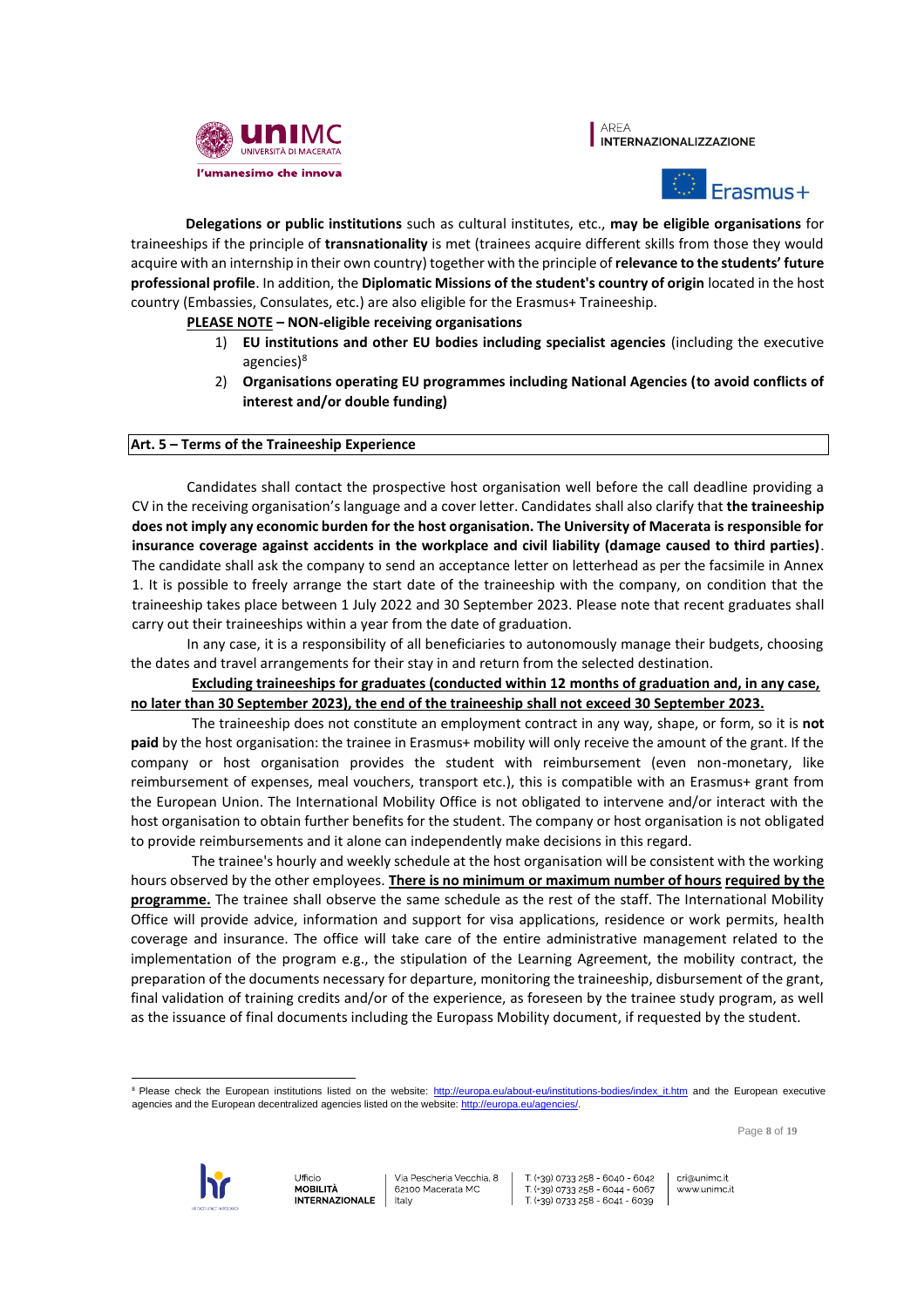





**EXTENSIONS**: If necessary for their agreements with the host organisation and/or the validation of training credits, once the administrative requirements have been completed, **the beneficiaries can extend the duration of their traineeship past the months already agreed upon but without receiving additional funds**. There are no additional funds for Erasmus+ grants beyond the months that the candidate initially requested on the application form. In this regard, candidates who apply for a two-month grant, shall be funded only for two months. If they subsequently decide to stay abroad for three months, **the additional month may not be funded. It will be considered as an extension of the stay**. In this case, the student is aware that the month of traineeship with no grant is included in the total amount of the months available in the current study cycle for Erasmus mobility (e.g., for a student who has never gone on Erasmus mobility and does a three-month Erasmus traineeship although only 2 months have been funded, there are only 9 months available for Erasmus mobility for the current study cycle, not 10.)

**ZERO-GRANT TRAINEES:** Candidates who did not win a grant **can, however, undertake a zero-grant traineeship**. The Erasmus+ Programme allows for the mobility of zero-grant trainees, namely those trainees who do not receive mobility funds although they comply with all the Erasmus+ quality criteria and benefit from all the advantages associated with Erasmus+ trainee status. However, they shall sign the zero-grant mobility contract. They also **shall contact the International Mobility Office at least 30 days before departure** for the necessary administrative requirements, otherwise the traineeship will not be authorized, resulting in the loss of insurance and legal status for the student. In case of zero-grant traineeships, the months of traineeship will be included in the total amount of the months available during the current study cycle for Erasmus mobility (e.g., a student who has never been on Erasmus mobility undertaking a three-month zero-grant Erasmus traineeship is eligible for Erasmus mobility for other 9 months during the current study cycle, not 12.) In the event grants are reassigned, priority will be given to zero-grant trainees considering the date on which they delivered the acceptance form to the office and **only in the case in which the mobility is not concluded yet**. The Erasmus+ traineeships grants can NOT be used for study activities.

# **Art. 6 – Application Documents and Allocation of Grants**

**1.** The Online **Application Form** is available at [http://iro.unimc.it/it/studenti/studenti-in](http://iro.unimc.it/it/studenti/studenti-in-partenza/erasmus/erasmus-tirocinio/erasmus-traineeship-2022-2023/bando-erasmus-traineeships-2022-2023)[partenza/erasmus/erasmus-tirocinio/erasmus-traineeship-2022-2023/bando-erasmus-traineeships-](http://iro.unimc.it/it/studenti/studenti-in-partenza/erasmus/erasmus-tirocinio/erasmus-traineeship-2022-2023/bando-erasmus-traineeships-2022-2023)[2022-2023](http://iro.unimc.it/it/studenti/studenti-in-partenza/erasmus/erasmus-tirocinio/erasmus-traineeship-2022-2023/bando-erasmus-traineeships-2022-2023)

The application shall include the following data: a) personal information; b) serial number; c) Tax code; d) a valid e-mail address; e) information about the workplace where the traineeship takes place. After submission, applicants receive the application form by e-mail. This e-mail shall be **printed, signed, and submitted** by hand, via regular mail, or via e-mail in .pdf format<sup>9</sup>. Failure to meet the above-mentioned conditions may lead to the exclusion of the applicant from the selection procedure.

**2.** (ANNEX 1, mandatory) **Acceptance Letter** on letterhead, signed and stamped by the receiving organisation (scanned in .pdf format). Candidates admitted conditionally may demonstrate the

Page **9** of **19**



 $\overline{a}$ 

<sup>9</sup> **Students are advised to use their UNIMC e-mail account**, which can be activated through the following web page http://mail.studenti.unimc.it/. **Some email providers do not deliver e-mail sent by the University server or send it to the SPAM folder**. Therefore, if a candidate supplies an e-mail address that is not an UNIMC account, **the university will not be held responsible for the failure to deliver an automated e-mail for printing** (which can result in disqualifying the candidate) **nor for any eventual problems communicating with the candidate.** Please check the e-mail account you provide **at least once a week** to see if there are urgent messages from the International Mobility Office – even at the opening of the call.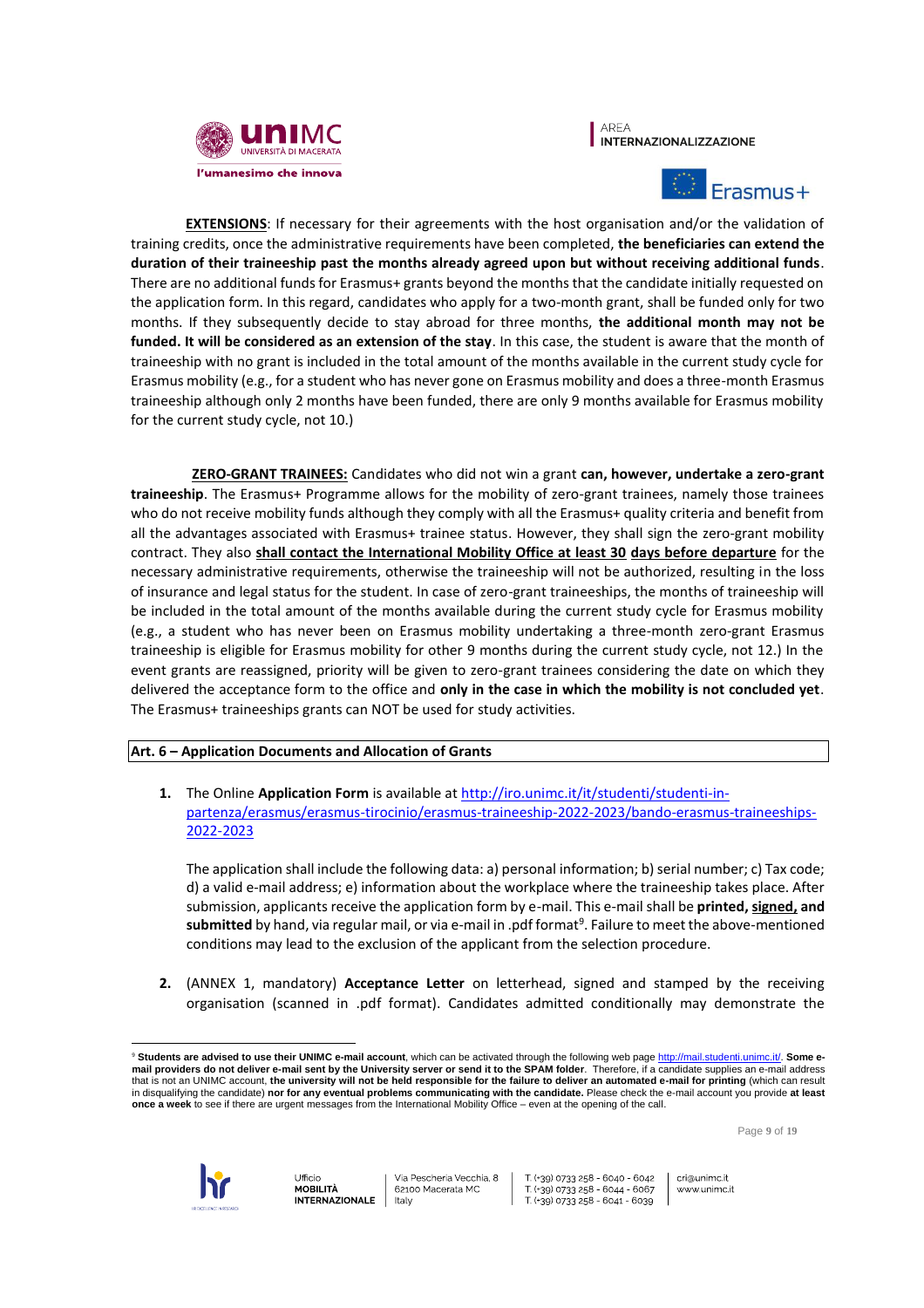





contacts they had with the host company (e.g., e-mail correspondence proving the receiving organisation is at least evaluating the candidate and that it has not already rejected his/her application). Acceptance Letter or alternative documentation shall be uploaded in the application form to provide clear evidence of ongoing contacts with the company.

Once signed, the application is valid for admission and preferential requirements such as **substitute declarations of certification** (e.g., enrolment in professional registers, qualifications held, specializations, licensing, etc. – Article 2 L. 15/68, Article 46 Presidential Decree 445/2000) as well as **substitute declarations of notarized documents and certified copies** for all states, facts and personal qualities not included in the previous declaration (Article 46 Presidential Decree 445/2000, e.g., service, professional assignments, etc.) for copies of optional documents which the candidate wants to submit.

The office reserves the right to check on the authenticity of substitute declarations. **At the time of submission of the Learning Agreement, the student shall attach an official document that contains the details and contact information of the company (registration with the Chamber of Commerce, Company Statute, etc.) from which it is clear the company's activities, the Manager's profile, address, and official telephone numbers. The office reserves the right to carry out appropriate checks on the veracity of these documents.**

# *Please note: the omission of even just one element implies the non-evaluation of the self-certified title.*

**The ranking will be used to allocate any further grants which could become available after the publication of this call, so it is suggested that you apply without waiting for this call to be reopened.**

If grants are reassigned during the academic year **(which is highly probable), priority for awarding grants will be given to those highly motivated candidates who submitted the acceptance letter for a zerogrant traineeship if the mobility has not yet been concluded (the chronological order of the signature date is valid).** Subsequently, the International Mobility Office will contact the other reserves on the ranking list to see if they are still willing to undertake the mobility.

**An equal number of grants is allocated upstream for each department** to guarantee equal opportunities for all candidates, regardless of the course they are enrolled in.

Students attending specialization schools and master's courses will be included in the departments to which they belong. 5 grants will be reserved for applications submitted by Ph.D. students. The grants will be awarded based on the score achieved, independent of the department to which they belong.

**NOTA BENE**: Ph.D. graduands who have been awarded a grant shall choose between the Erasmus grant and the supplemented Ph.D. scholarship for their time abroad. In no case can they be beneficiaries of both types of funding, as the grant and the scholarship are not cumulative.

*Reallocation to students from other departments due to lack of applications:* if, after selection, the eligible candidates of a department or eligible Ph.D. students are not equal to the grants reserved for them, the grants will be reassigned to candidates based on their score, regardless of the department they belong to.

Page **10** of **19**



Ufficio **MOBILITÀ INTERNAZIONALE** 

Via Pescheria Vecchia, 8 62100 Macerata MC taly

T (+39) 0733 258 - 6040 - 6042 T (+39) 0733 258 - 6044 - 6067 T (+39) 0733 258 - 6041 - 6039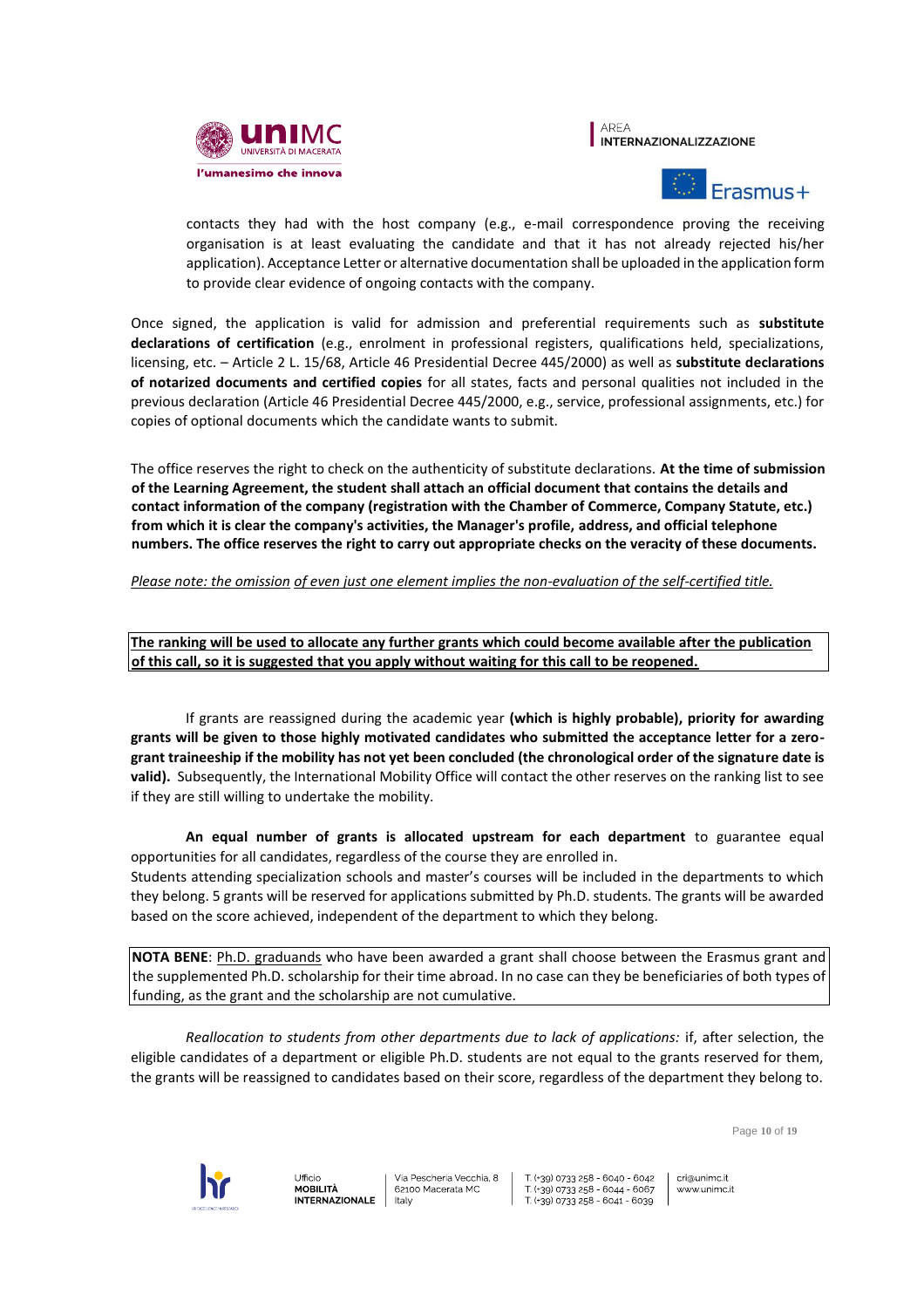





*Scrolling of the ranking list due to grants being declined or an increase in funding*: on the basis of the effective financial availability for Erasmus+ traineeships for the entire 2022-2023 academic year, the International Mobility Office will contact all those who are eligible in the selection but did not receive a grant if additional funds are allocated, or awardees decline their grants. The procedure will be followed until all funds have been used.

*Zero-grant trainees*: after the publication of the ranking list, eligible candidates who have not been awarded a grant and who still wish to undertake their internship may participate as 'zero grant' trainees. These applicants **shall contact the International Mobility Office at least 30 days before their departure** for the necessary administrative requirements; otherwise, the traineeship will not be authorized, resulting in the loss of insurance or legal coverage for the student.

# **Art. 7 – Application Terms and Procedures**

The application shall be submitted by using the online form available at [http://iro.unimc.it/it/studenti/studenti-in-partenza/erasmus/erasmus-tirocinio/erasmus-traineeship-2022-](http://iro.unimc.it/it/studenti/studenti-in-partenza/erasmus/erasmus-tirocinio/erasmus-traineeship-2022-2023/bando-erasmus-traineeships-2022-2023) [2023/bando-erasmus-traineeships-2022-2023.](http://iro.unimc.it/it/studenti/studenti-in-partenza/erasmus/erasmus-tirocinio/erasmus-traineeship-2022-2023/bando-erasmus-traineeships-2022-2023)

**The deadline for submission of online applications is Thursday, 24 March 2022 at 1:00 pm.**

# **NOTA BENE: Candidates may submit only one application.**

After submission, applicants receive the application form by e-mail. This e-mail shall be scanned with the applicants' **signature** and sent to the International Mobility Office by the deadline set on **Thursday, 31 March 2022 at 1:00 pm**. Instructions on how to deliver the signed application to the Office will be provided at a later date. Failure to deliver the **original** signed e-mail may lead to the exclusion of the applicant from the selection **procedure**.

The grants will be awarded after the appropriate administrative procedures have been completed. In the case where all the grants are not awarded, the International Mobility Office will determine whether to reopen the current call.

# **Art. 8 – Selection, Formulation and Approval of the Ranking List**

Grants will be awarded to candidates regularly enrolled<sup>10</sup> at the University of Macerata (in course or out of course, either full or part-time) regardless of their nationality or students who have not yet graduated<sup>11</sup> that are in possession of the prescribed requirements, according to the criteria listed below.

Page **11** of **19**



 $\overline{a}$ <sup>10</sup> See art. 1, point 1 for the meaning of 'enrolled students.'

 $11$  See art. 1, point 2 for the meaning of 'non graduated students.'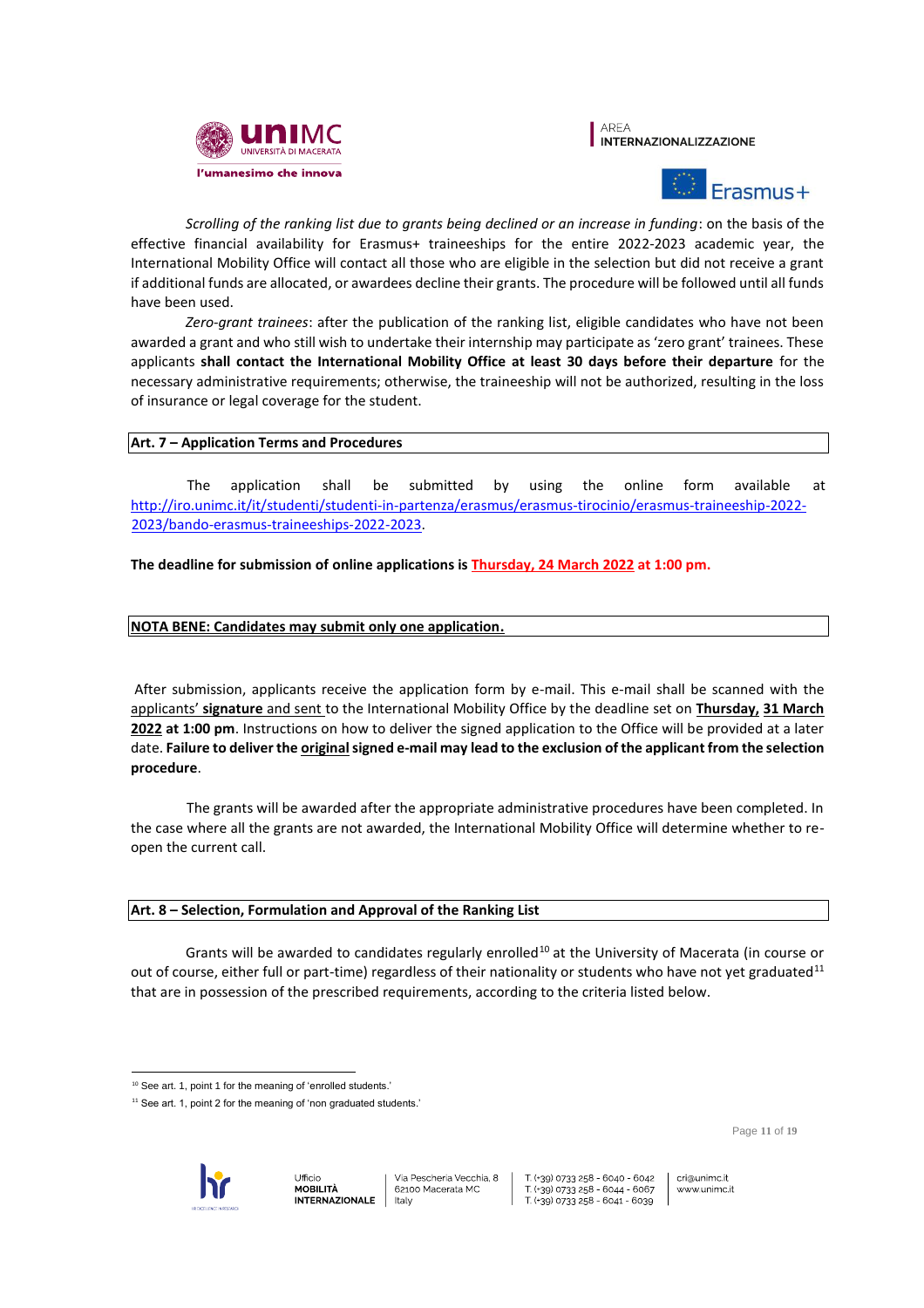

**AREA INTERNAZIONALIZZAZIONE** 



**NOTA BENE: For mobilities in Non-EU Programme Countries, it is a responsibility of all the applicants to gather information regarding visa and residence permits. Applicants who are not EU citizens or EU citizens of countries that are not part of the Schengen zone are advised to consult the EU Immigration Portal**<sup>12</sup> **and the Diplomatic Missions of their home country located in the receiving country.** 

The ranking list is formulated using the criteria set forth below.

An equal number of grants is allocated upstream for each department to guarantee equal opportunities for all candidates, regardless of the course they are enrolled in.

Students attending specialization schools and master's courses will be included in the departments to which they belong. 5 grants will be reserved for applications submitted by Ph.D. students. The grants will be awarded based on the score achieved, independent of the department to which they belong.

The following criteria are used:

- **1. Not having carried out Erasmus+ mobility for traineeship in the current study cycle:** priority will be given to those students who have not received an Erasmus traineeship grant for the given study cycle. As indicated in the Erasmus+ Programme Guide, those candidates who have not participated in mobility through the LLP Erasmus, Erasmus Mundus or Erasmus+ Programmes during the same study cycle will have priority. The International Mobility Office will verify this information.
- **2. Digital Skills Traineeship** (**15% - Max 15 points**): traineeships organized in accordance with the provisions of Article 2 of this call will be taken into consideration, namely traineeships that fall into the category of "Digital Skills", aimed at the acquisition of digital skills in all disciplines. This characteristic of the internship shall be proven both by ticking the on-line application form and by the acceptance letter (Annex 1).
- **3. Language requirement** attested by language certifications and language tests **(35% - Max 35 points)**. The "working language" specified by the organisation in the acceptance letter and in the Learning Agreement is the language that shall be certified. If the working language is Italian or one that is not tested by the International Mobility Office (other than English, French, Spanish, German), the language that shall be certified is English. The working language does not necessarily have to be the main language of the host country but, rather, the language commonly used at the workplace e.g., for an organisation in Finland, the working language can be English while the national language is Finnish. In this case, candidates will have to certify their knowledge of the English language.

The linguistic knowledge may be proven by an **International Language Certificate** issued by a certifying body recognized by the Italian Ministry of University and Research (MUR) no later than 3 years prior to enrolment. If students do not possess a certification, they shall take a **language test** arranged by the International Mobility Office.

Students who have an **International Language Certificate** issued by a certifying body recognised by the MUR (Italian Ministry University and Research) and **wish to be exempt from taking the language test envisaged by this call for proposals** shall follow the procedures available at <http://cla.unimc.it/it/servizi/verifica-certificazioni-linguistiche-bando-traineeship-2022-2023> to have

Page **12** of **19**



 <sup>12</sup> The European Immigration Portal contains general information on visas and residence permits, both short and long term. It is available at http://ec.europa.eu/immigration/tab2.do?subSec=11&language=7\$en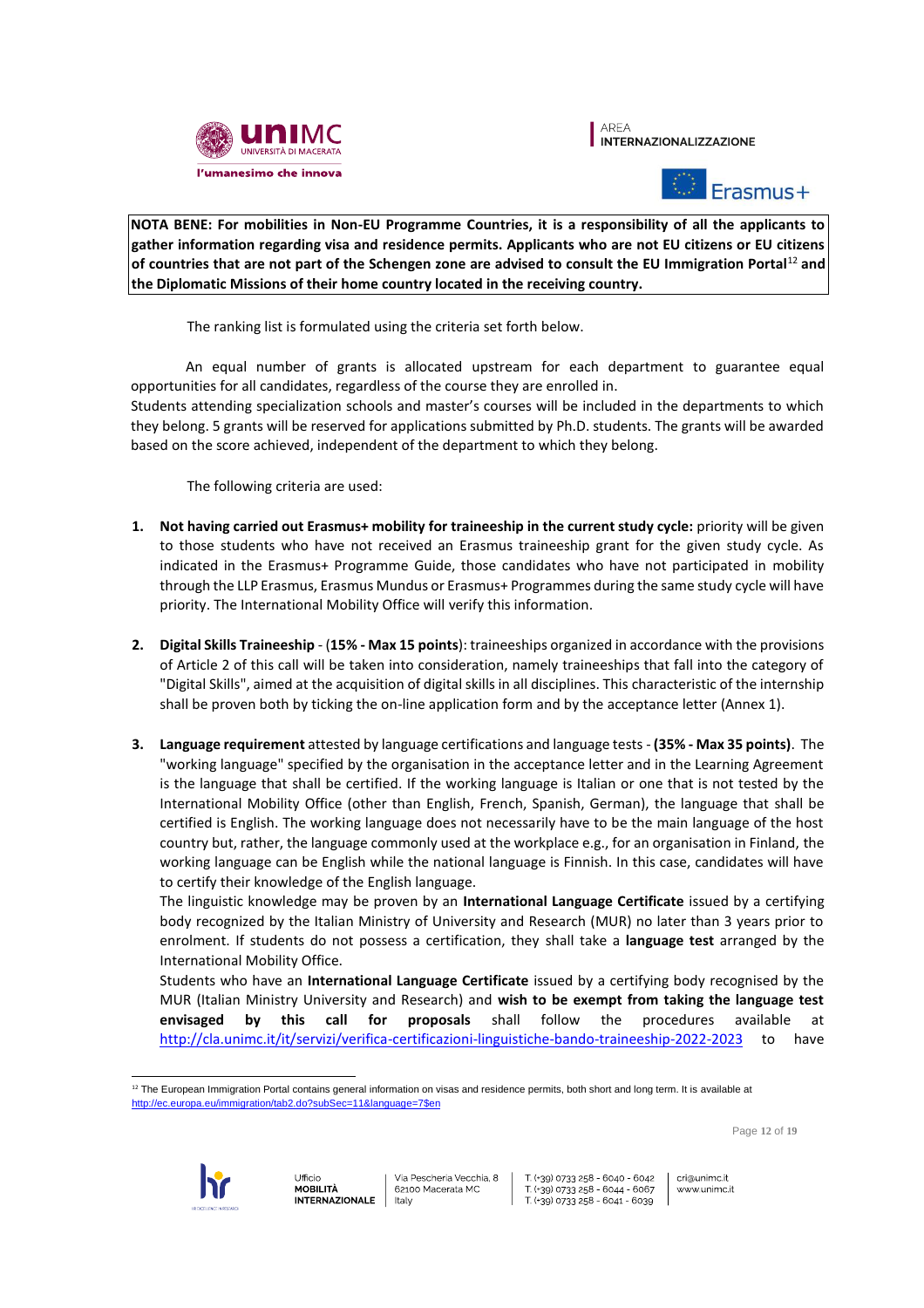





their certificate verified by the University Language Centre (CLA) **no later than 17/03/2022 (dd/mm/yyyy format)**.

Students who do not have a language certificate **may take** a **language assessment test.** To find out the specific date and time of the test, please consult the following web page http://iro.unimc.it/it/studenti/studenti-in-partenza/erasmus/erasmus-tirocinio (menu "Bando Erasmus+ Traineeship a.a. 2022/2023").

**NOTA BENE:** Students are invited to test their **language level for the language they have studied**  previously or those that they already know.

In the case where the candidate does not possess a language certification and does not take a test, acceptance by the company will still be considered valid, but the score for the language requirement will be zero.

**Scoring**: the level achieved by the student in the assessment test or attested to by the certification submitted will be considered, and a score assigned based on the following values

> A1- level: 8 points A1 level: 9 points A1+ level: 10 points A2- level: 15 points A2 level: 16 points A2+level: 17 points B1- level: 21 points B1 level: 22 points B1+ level: 23 points B2- level: 27 points B2 level: 28 points B2+ level: 29 points C1- level: 33 points C1 level: 34 points C1+ level: 35 points C2- level: 39 points C2 level: 40 points.

- **4. Previous study experiences abroad only if concluded and if self-certified through the online form - (Max 10 points)** broken down as follows:
	- a. Erasmus Study: 5 points for each Erasmus Study undertaken, regardless of the duration, up to a maximum of **7 points**.
	- b. Other non-Erasmus mobilities for study and for thesis research undertaken for any reason: mobilities abroad that allow for the acquisition of CFUs (with the exclusion of thesis research activities) will be considered. 1.5 points will be attributed to each mobility, regardless of the length up to a maximum of **3 points**.

Page **13** of **19**



T (+39) 0733 258 - 6040 - 6042 T (+39) 0733 258 - 6044 - 6067<br>T (+39) 0733 258 - 6041 - 6039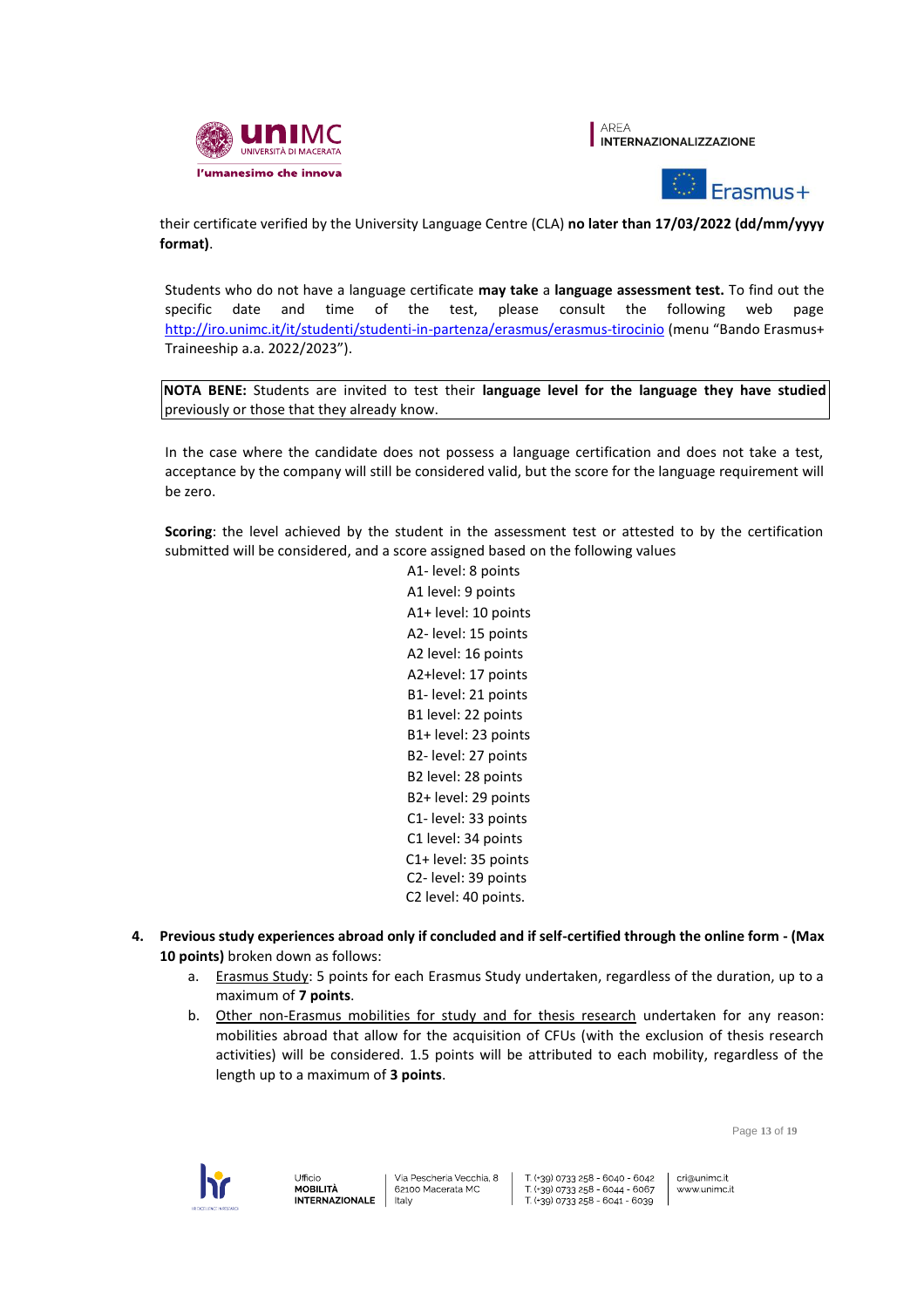





The candidate shall declare these mobility periods on the application, which is also valid as a self-declaration. The candidate shall also **demonstrate** that the mobilities declared on the application are true by uploading **a PDF Annex of any document regarding the experience** that attests, at the very least, the duration of the experience. The online application form is valid as a self-declaration or as a certified copy.

**No documentation needs** to be submitted for mobility calls published by the International Mobility Office. The Office will assess the relevance of the experience.

**In the case where a candidate declares a mobility period and does not submit an Annex to support it, the mobility period will not be taken into consideration**, unless it was a mobility call published by the International Mobility Office.

- **5. Previous work experiences (including volunteering, traineeships, sport activities, etc.) abroad and not abroad only if certified through the online form - (Max 35 points)** organized in the following way
	- a. Erasmus Traineeship or Placement: 5 points for each Erasmus Traineeship or Placement undertaken, regardless of the duration, for up to a maximum of **10 points**
	- b. Curricular Internship: **5 points**
	- c. Part-Time job (150 hours) at the University: **3 points**
	- d. other experiences (work experience, sport, volunteering): 3 points for each experience up to a maximum of **6 points**
	- e. Achievement of a Bachelor's or Master's degree: **2 points**
	- f. European Computer Driving Licence (ECDL): **3 points**
	- g. Other courses (training courses, language courses, seminars, etc.): 3 points for every course attended, regardless of the duration, up to **6 points**.

The work and study experience shall be declared by the candidate on the application, which is also valid as a self-declaration. The candidate has also **to demonstrate** that the experience declared is true by uploading **a PDF attached file of any document regarding the experience** that attests the period of the experience. The online application form counts as a self-certification or as a certified copy.

**No documentation needs** to be submitted for experience gained through calls published by the International Mobility Office. The Office will assess the relevance of the experience.

**In the case where a candidate declares experience and does not submit an Annex to support it, the experience will not be taken into consideration**, unless it was gained through a call published by the International Mobility Office.

**6. "Erasmus Buddy" Program**. Students who have welcomed and guided international students in prior academic years (starting from the 2015-2016 academic year) for the "Erasmus Buddy" programme promoted by the International Mobility Office will be entitled to **5 extra points** – one point for each positive opinion obtained by the student they helped. The International Mobility Office will verify this information.

If students achieve the same rank, an additional criterion will be used, that of the weighted average of the scores of all **exams taken by the deadline**. If students achieve the same rank, those students who have

Page **14** of **19**

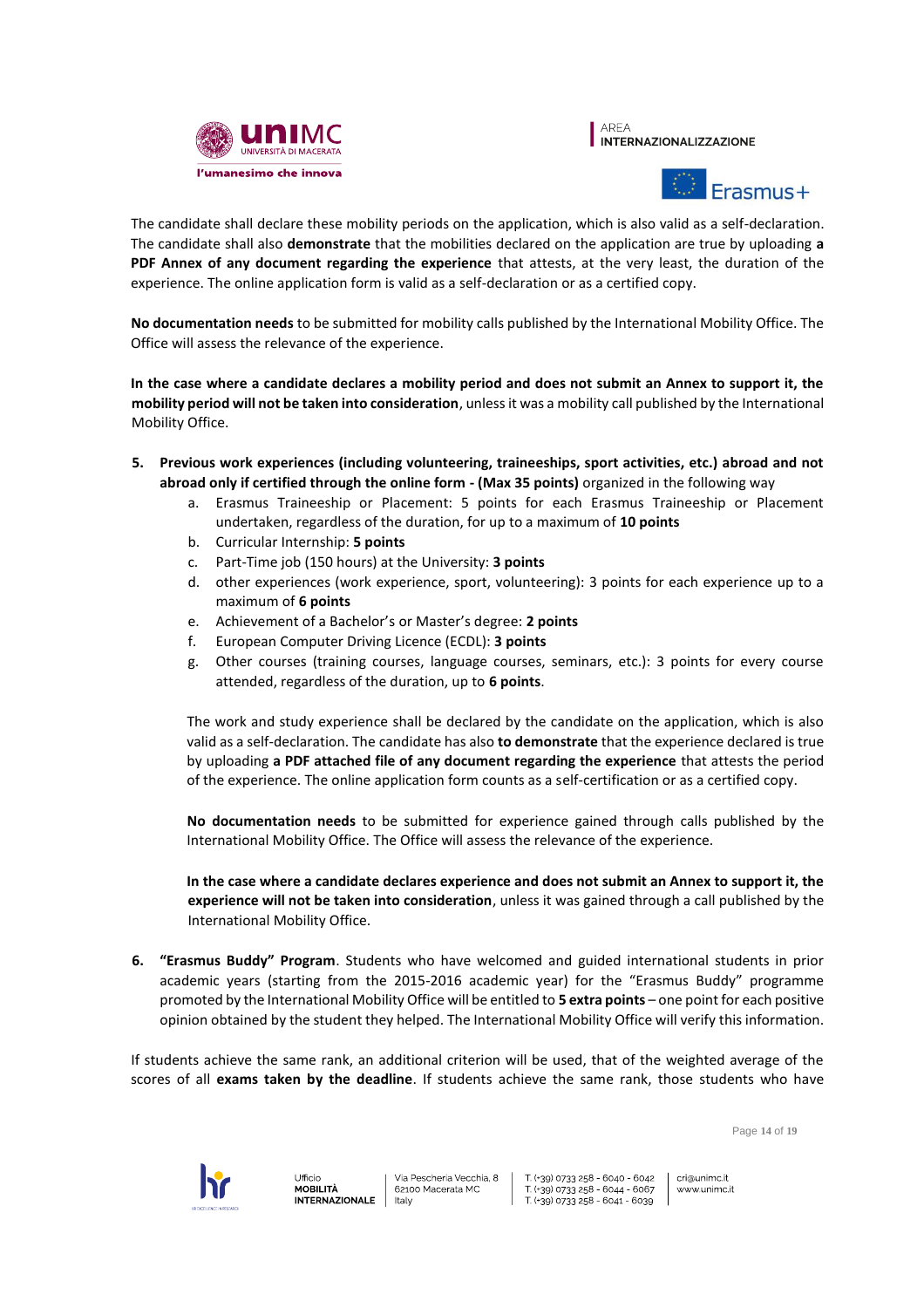





**completed all exams within the prescribed period** will have precedence over those who have not. If students achieve the same rank, **younger candidates** will have precedence over older ones.

# **Art. 9 – Grant Amount**

The mobility grant is awarded by the National Erasmus+ INDIRE Agency. The amount of the **grant varies according to the country in which the mobility takes place<sup>13</sup>** .

Italy belongs to Group 2 (countries with medium cost of living); mobilities from Italy can be undertaken to countries belonging to the following groups

- **Group 1 (high cost of living):** Denmark, Finland, Iceland, Ireland, Luxembourg, Sweden, Lichtenstein, Norway. The grant amount for a mobility to countries in Group 1 is **€ 500.00 per month**

- **Group 2 (medium cost of living):** Austria, Belgium, Germany, France, Greece, Spain, Cyprus, Netherlands, Malta, Portugal. The grant amount for a mobility to countries in Group 2 is **€ 450.00 per month** Group 3 (low cost of living): Bulgaria, Croatia, Czech Republic, Estonia, Latvia, Lithuania, Hungary, Poland, Romania, Republic of Serbia, Slovakia, Slovenia, Republic of North Macedonia, Republic of Turkey. The grant amount for mobility to countries in Group 3 is **€ 400.00 per month**.

**According to the directions of the European Commission, the months, regardless of their length, will be calculated all as 30 days. Consequently, students shall undertake traineeships that last 60 or 90 days.** The Erasmus+ for Traineeship's grant does not cover the entire cost of the stay abroad, but it aims to cover, at least partially, the greater costs derived from the mobility abroad.

All grants will be subject to the verification that funds are available. If funds are not assigned by the European Union or there are cuts in said funding, the status of Erasmus student will be guaranteed for all awardees, but the total amount of the monthly disbursements and of any supplemental contribution will be recalculated based on the actual amount of the funds allocated by the European Union.

# **Art. 10 – Administrative Requirements - Accept/Decline**

**Ranking lists will be published on** the International Mobility Office website: http://iro.unimc.it/it **no later than 26 April 2022** and has the value of an official communication.

**The results of the call will not be communicated to the applicants in any other form. They are individually responsible to check the results.**

Students awarded a grant shall provide the International Mobility Office with **written acceptance or withdrawal by 3 May 2022, within 7 days of the date of publication of the ranking list.** 

Page **15** of **19**



 $\overline{a}$ <sup>13</sup> In any case, the University of Macerata is not required to pay the European grant until the Erasmus+ National Agency INDIRE has accredited the funds allocated to the University.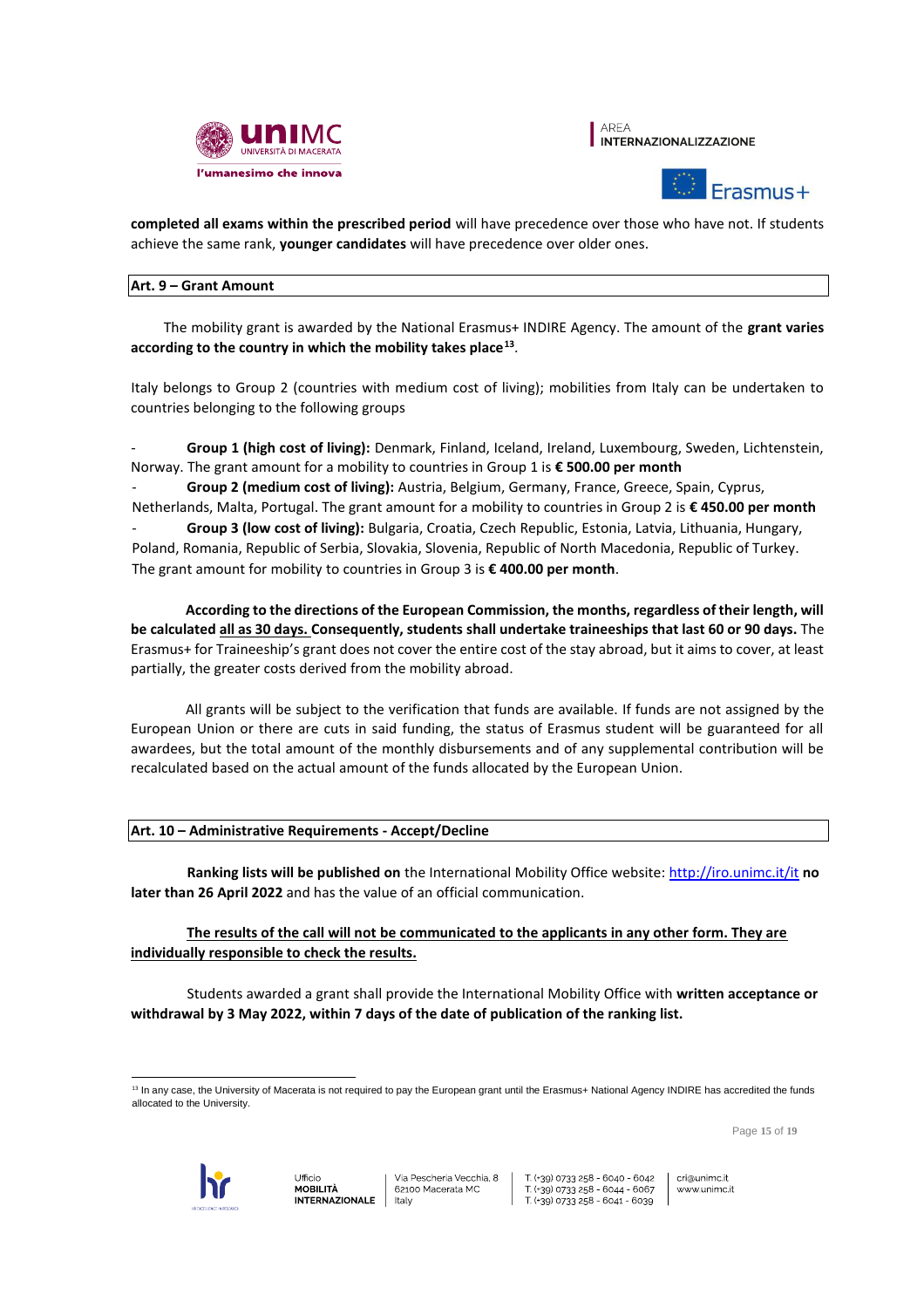





As has already been specified, candidates who did not win a grant but want to leave anyway, may be given zero-grant Erasmus status, which allows them to receive a number of mobility benefits without receiving the EU grant. However, they shall *contact the International Mobility Office at least 30 days before their departure* for the necessary administrative procedures; otherwise, the mobility will not be validated. In addition, the student will not receive insurance coverage or have the legal status of an Erasmus student.

To make an appointment with the International Mobility Office, please call the following numbers: 0733/2586042; 0733/2586044; 0733/2586067.

# **Art. 11 – Completion of the Agreements with the Host Organisation and the University**

After accepting the grant, awardees shall complete agreements both with the host organisation and with the University with the support of the International Mobility Office. The original **Learning Agreement for Traineeship** shall be drawn up in Italian, English or in the language of the host country, along with the quality commitment. It shall be filled out and signed by the trainee and by the host organisation by **11 May 2022.**

To submit and sign the Learning Agreement with the University of Macerata, awardees can go directly to their **Departmental Erasmus Coordinator**<sup>14</sup> or they can bring the document to the International Mobility Office, which will forward the document to the coordinator.

#### **Before departure,** awardees shall sign the **Mobility Contract for Traineeship** necessary for

collecting the grant. Before signing the mobility contract, the International Mobility Office will verify whether the administrative status of the student/graduand is regular. Before departure, please gather information about the destination country, accommodation, meals, travel, local transportation, etc. Contact the host organisation directly to agree upon the exact day and time of arrival and other organisational details (recommended transportation, *dress code,* etc.).

#### **At the time of departure, the student shall be in possession of the following documents**

- A valid ID that does not expire during the mobility period
- European Health Coverage Card (the Italian *Tessera Europea di Assicurazione Malattia TEAM*), sent by the Revenue Office to have medical coverage in EU member countries<sup>15</sup> and/or purchase appropriate private insurance coverage if necessary. Please be advised that TEAM is only basic medical coverage. TEAM or even private insurance might not be sufficient to cover medical expenses, especially in the event of repatriation or certain medical procedures. In this case, an additional private insurance policy could be useful. It is highly recommended that you visit the local health authority in the city where you reside for all the necessary information about health service abroad
- Any visa or stay/work permits or, if necessary, an entrance visa and/or stay permit if the host organisation is in a non-European country, or if the awardee is not an EU citizen or an EU citizen from a country not in the Schengen area (please consult the EU Immigration Portal and the embassy of the destination country located in the applicant's home country).

Page **16** of **19**



T (+39) 0733 258 - 6040 - 6042 T (+39) 0733 258 - 6044 - 6067 T (+39) 0733 258 - 6041 - 6039

 $\overline{a}$ <sup>14</sup> The **Erasmus Coordinators** are those contact teachers for each Department or disciplinary area that will have to approve in advance the Learning Agreement for Traineeship of the beneficiary in mobility Erasmus+ and, after the Traineeship, validate the credits. The list of the disciplinary areas and the relative contacts are available on the website: http://iro.unimc.it/it/internazionale/coordinatori-erasmus-di-dipartimento

<sup>&</sup>lt;sup>15</sup> For medical coverage in non-European countries, please contact a public health authority (the Italian Azienda Sanitaria Unica Regionale ASUR) in the city where you reside and purchase appropriate private insurance coverage if necessary.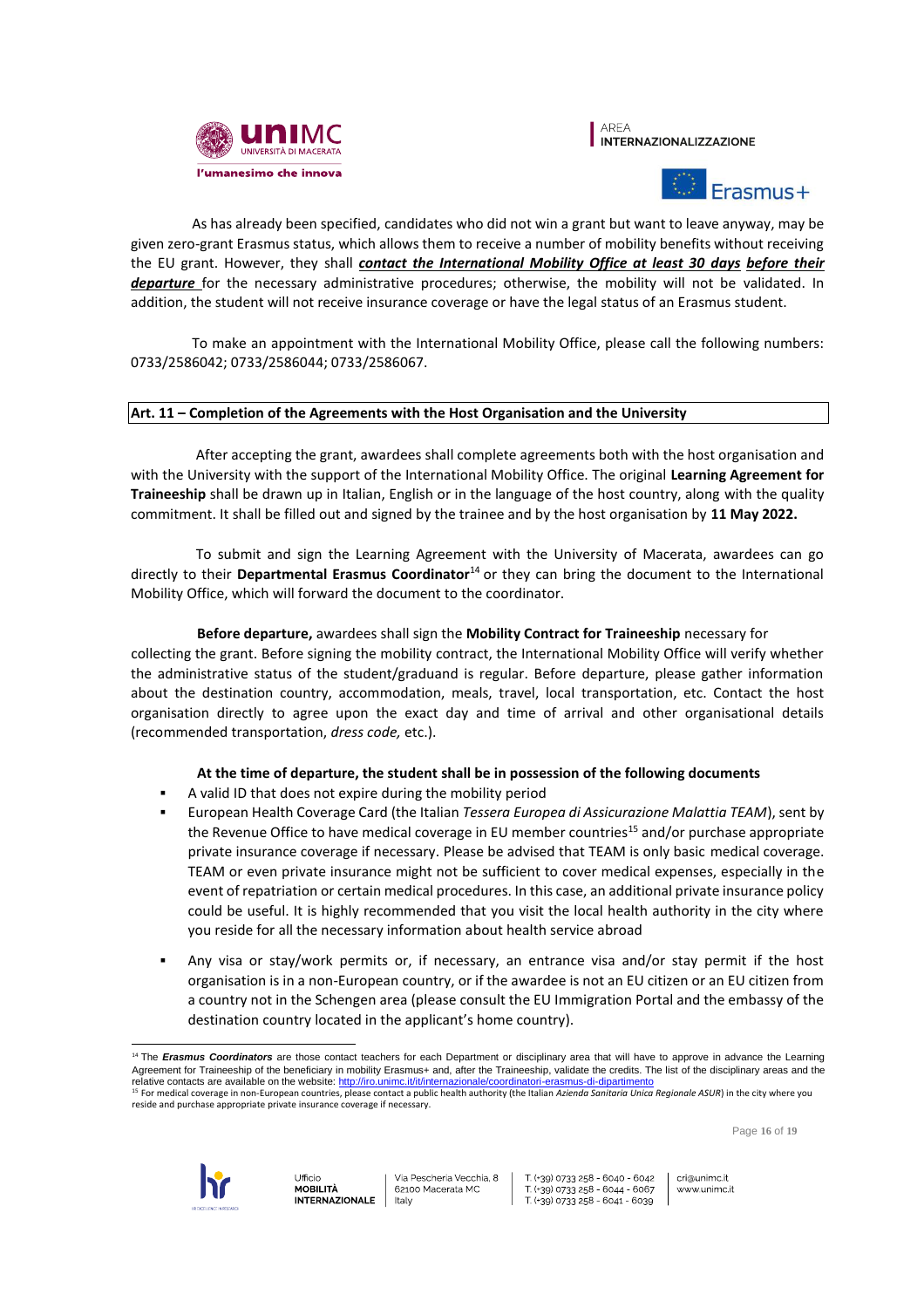





All other necessary documents will be provided by the International Mobility Office at the moment in which the mobility contract is signed. Later, usually within 30 days of the signing of the contract, the International Mobility Office will disburse 100% of the grant to the awardee.

Erasmus+ trainees that undertake their traineeship abroad are covered by the following insurance policies undersigned by the University of Macerata

- Insurance coverage for **civil liability** (damage caused to third parties)
- Insurance coverage against accidents at the workplace.

Insurance information is contained in the Learning Agreement for Traineeships. **Any additional private Insurance for repatriation and/or specific medical procedures can be undersigned by the awardees.** 

# **Art. 12 – Arrival and Stay at the Host Organisation**

Upon arrival at the host organisation, the trainee shall submit a **certificate attesting the start date of the mobility**, with the stamp of the host organisation and the signature of the legal representative or the tutor of the traineeship (this document is provided by the International Mobility Office to the trainee before departure. The disbursement of the grant will occur only after the trainee has documented that the traineeship has begun.

# **Art. 13 – Interruption of the Traineeship**

In the event the trainee interrupts the traineeship before the fixed date, the trainee shall e-mail the International Mobility Office at 0733 2586039 with an official communication of the interruption and reimburse all the funds received to the International Mobility Office. The dates certified by the host organisation on the certificate for beginning and of conclusion of the Traineeship will be used to determine the period of stay (see below). Traineeships interrupted before two months are not considered valid.

# **Art. 14 – Documents to Submit upon Return**

Upon return, the **International Mobility Office** will have to verify, for the closure of the procedure, the submission of the following original documents

- **The** *Traineeship Final Certificate* **signed and stamped by the host organisation with the start and end date of the mobility and the evaluation of the trainee's performance, which will also be utilized for the final validation of the credits (ECTS), in the case where the degree course foresees it**
- **The certificate with the start and end date of the traineeship**
- **The individual questionnaire about the period spent abroad that students shall fill out and send online (Mobility Tool)**
- **The quality assurance questionnaire from the International Mobility Office available at http://iro.unimc.it/it/studenti/form/questionario\_interno\_studenti\_out**

Page **17** of **19**

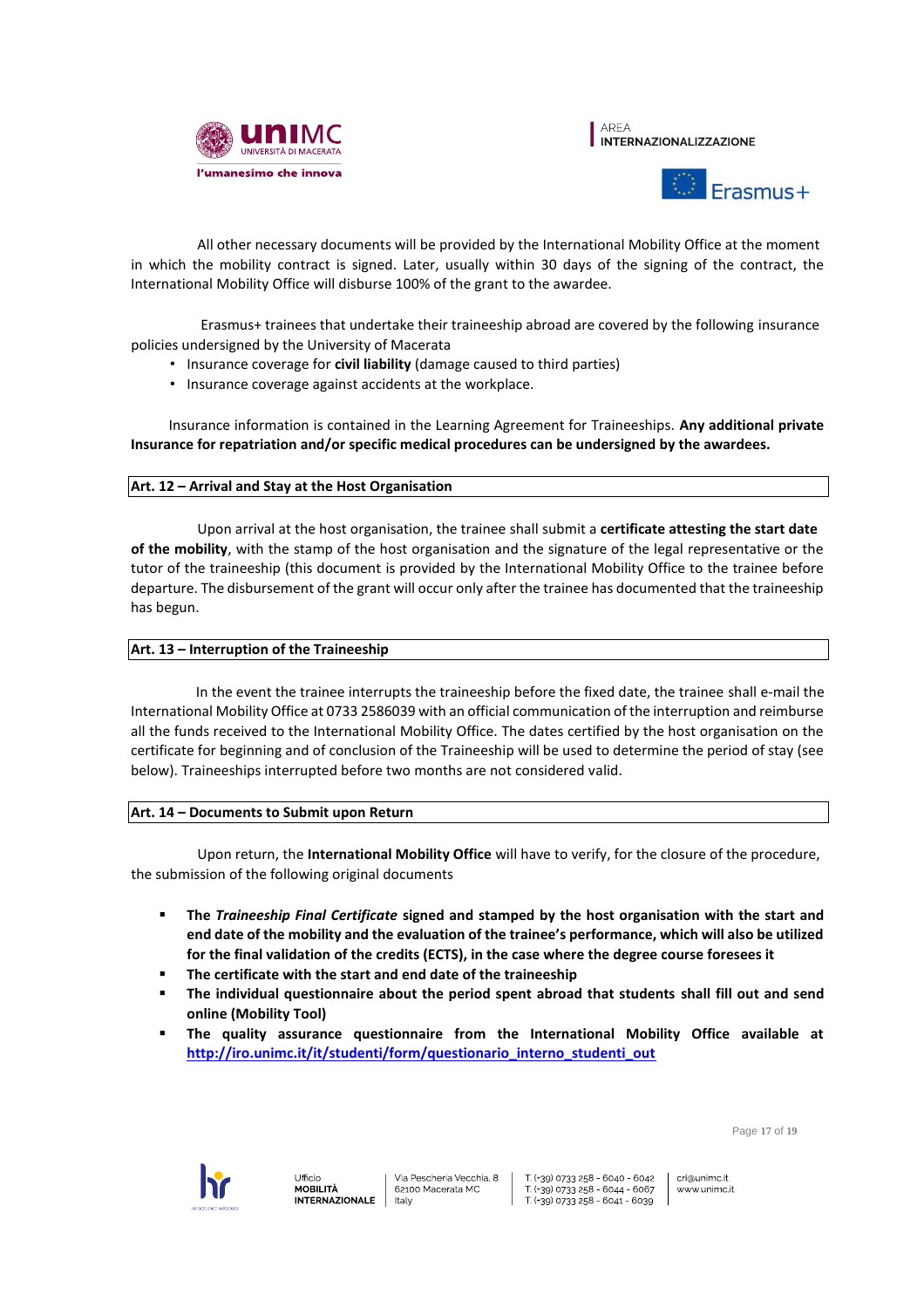

AREA **INTERNAZIONALIZZAZIONE** 



These documents shall be submitted to the International Mobility Office **within 20 days of the end of the mobility period** and, for students who end their mobility for Traineeship on 30 September 2022, they shall be submitted **by 4 October 2022**.

**If the aforementioned documents are not submitted by the deadlines indicated hereinabove, the balance of the grant will not be disbursed, and the funds received by the student shall be reimbursed.** 

# **Art. 15 – Final Validation of Credits**

At the end of the traineeship, the International Mobility Office will validate the CFUs for enrolled students if the study plan provides for it. The **European Credit Transfer and Accumulation System (ECTS) applies to the Erasmus+ Traineeship according to which 25 hours of activity are equivalent to 1 ECTS/CFU**. The *Transcript of Work* attests the total amount of the hours and is issued by the host organisation. For PhD students the validation of the educational credits relating to traineeship experiences will take place upon delivery of a copy of the learning agreement after the mobility to the Doctoral School Committee.

Candidates enrolled in the academic year covered by this call for proposals may benefit from the validation, even in excess, of a number of CFUs based on the number of hours of activities regularly certified by the host organisation.

**Graduands and graduates cannot validate CFUs for subsequent study cycles**. If graduates enrol in subsequent study cycles, they may participate in new calls. The International Mobility Office will provide all the participants with the *Europass Mobility* document.

# **Art. 16 – Reopening of the Call**

In the event that an unsatisfactory number of applications is received, the terms of this selection notice may be re-opened for the award of further grants during the academic year.

#### **Art. 17 – Safeguard Provisions**

The disbursement of European grants is subject to the National Erasmus+ INDIRE Office and to the Ministry of Education Universities and Research financing mobility for Traineeship within the limits of the total months allowed by the Office.

#### **Art. 18 – Final Provisions**

Any personal data included in the application form shall be processed in accordance with the General Data Protection Regulation (GDPR or EU Regulation 2016/679 of the European Parliament). Data will be used for the administrative purposes of this call. Should the applicant have any queries concerning the processing of his/her personal data, he/she shall deny permission to use them for the selected project.

In accordance with article 4 of Law 241 of 7 August 1990 (regulations regarding administrative procedure and the right to access administrative documents), the person in charge of this procedure is Antonella Tiberi, Head of the International Mobility Office.

Page **18** of **19**



T (+39) 0733 258 - 6040 - 6042  $\frac{1}{29}$  (+39) 0733 258 - 6044 - 6067 T (+39) 0733 258 - 6041 - 6039